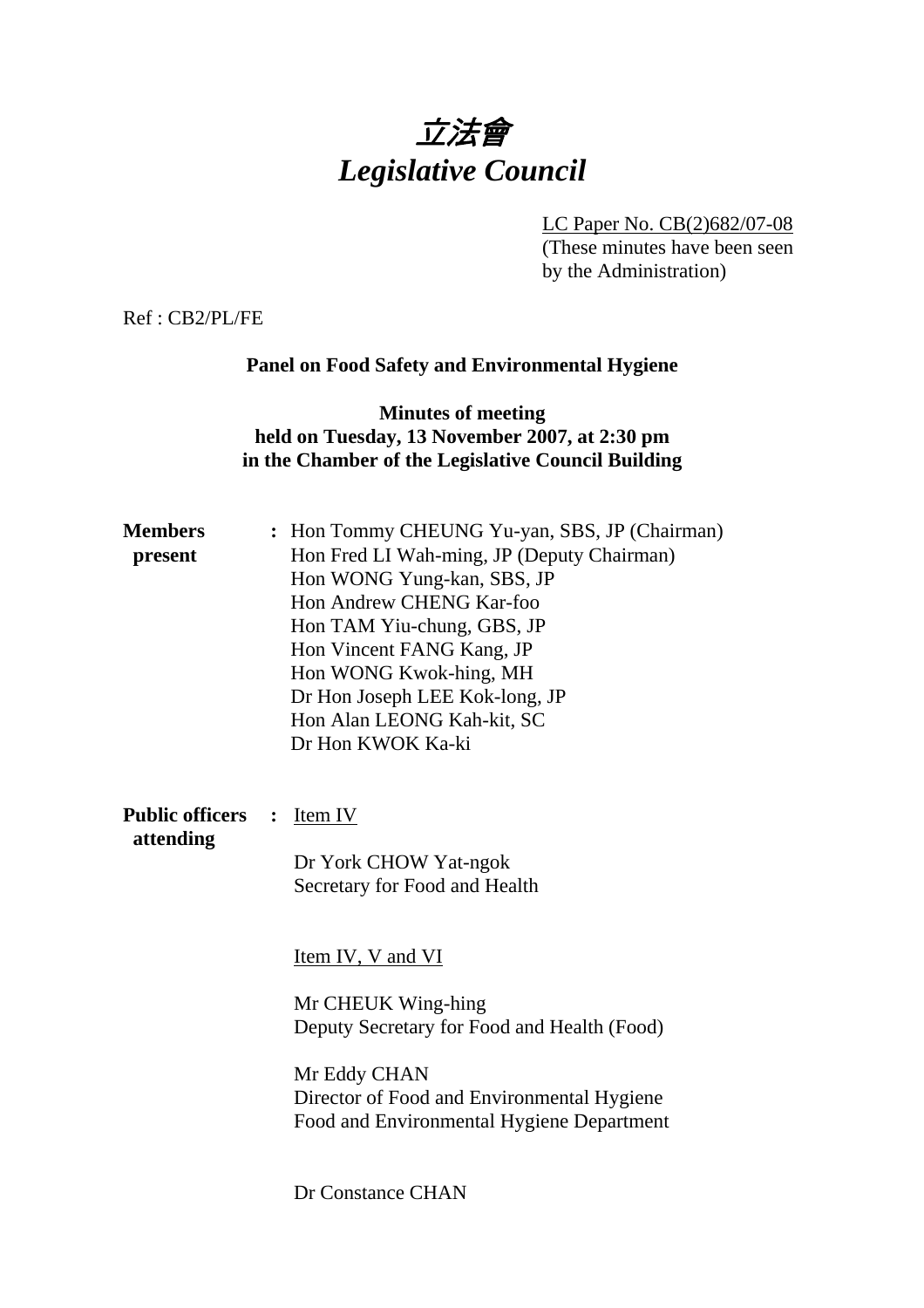|                               | Controller, Centre for Food Safety<br>Food and Environmental Hygiene Department                                                                                            |
|-------------------------------|----------------------------------------------------------------------------------------------------------------------------------------------------------------------------|
|                               | <u>Item IV and V</u>                                                                                                                                                       |
|                               | Dr LEUNG Siu-fai<br>Principal Assistant Secretary for Food and Health (Food)3                                                                                              |
|                               | <b>Item V and VI</b>                                                                                                                                                       |
|                               | Dr Philip HO Yuk-yin<br><b>Consultant (Community Medicine) (Risk Assessment and</b><br>Communication), Centre for Food Safety<br>Food and Environmental Hygiene Department |
|                               | Item VI                                                                                                                                                                    |
|                               | Mrs Angelina CHEUNG<br>Principal Assistant Secretary for Food and Health (Food)1                                                                                           |
| <b>Clerk</b> in<br>attendance | : Miss Flora TAI<br>Chief Council Secretary (2)2                                                                                                                           |
| <b>Staff in</b><br>attendance | Ms Alice LEUNG<br>Senior Council Secretary (2)1                                                                                                                            |
|                               | <b>Ms Anna CHEUNG</b><br>Legislative Assistant (2)2                                                                                                                        |

[LC Paper No. CB(2)210/07-08]

The minutes of the meeting held on 11 October 2007 were confirmed.

# **II. Information paper(s) issued since the last meeting**

2. Members noted that the following papers had been issued to members since the last meeting -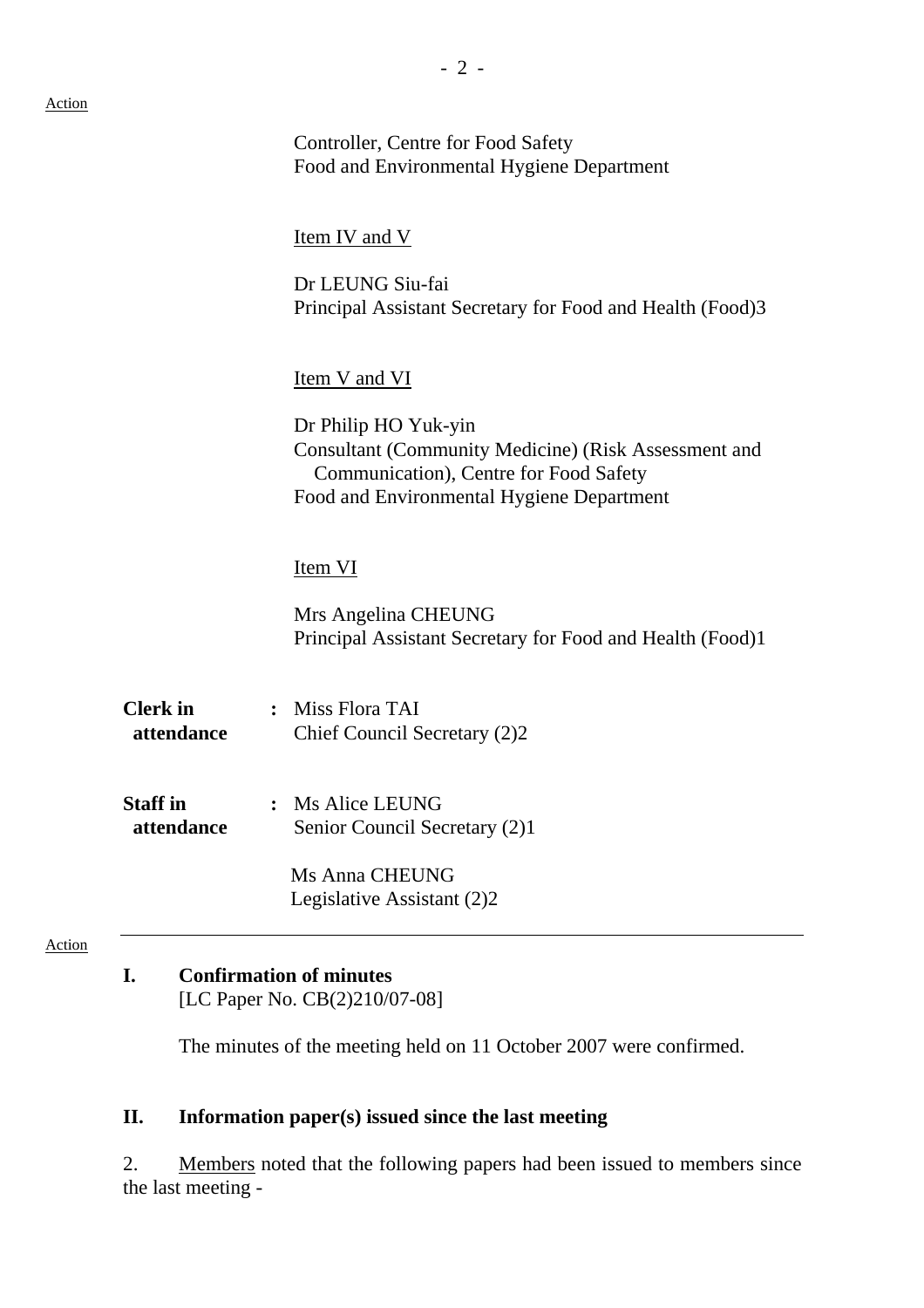- (a) a referral from the Complaints Division of the Legislative Council (LegCo) Secretariat regarding the construction of a market in the new reclamation land in Sham Shui Po [LC Paper No. CB(2)138/07- 08(01)] (Chinese version only); and
- (b) a referral from the Complaints Division of the LegCo Secretariat regarding the policy issues relating to itinerant hawker licences [LC Paper No. CB(2)248/07-08(01)] (Chinese version only).

#### **III. Items for discussion at the next meeting**

[Appendices I and II to LC Paper No. CB(2)289/07-08]

3. Members agreed to discuss the following items proposed by the Administration at the next regular meeting scheduled for 11 December 2007 -

- (a) Food Safety Bill;
- (b) labelling scheme on nutrition information; and
- (c) creation of an Administrative Officer Staff Grade "C" post in the Food Branch of the Food and Health Bureau.

#### **IV. Poultry slaughtering and processing plant**  [LC Paper Nos. CB(2)289/07-08(01) and (02)]

#### Briefing by the Administration

4. The Secretary for Food and Health (SFH) briefly highlighted the salient points of the paper on the "Proposed legislative amendments related to the development of the poultry slaughtering and processing plant (PSPP)" provided by the Administration [LC Paper No. CB(2)289/07-08(01)]. SFH informed members that the Administration proposed to amend the Public Health and Municipal Services Ordinance (PHMSO) (Cap. 132) to empower SFH to make regulations for the control of slaughtering activities of live poultry and the operation of PSPP. The Administration's plan was to introduce a Bill to amend PHMSO into LegCo in early 2008 followed by the introduction of the new PSPP Regulation and the other related legislative amendments, as detailed in the Administration's paper, into LegCo for negative vetting. The Administration planned to invite open tenders in 2008 from the private sector to develop PSPP under a "Build, Own, Operate and Transfer" (BOOT) arrangement after the enactment of the legislation for regulating the operation of PSPP and the completion of the Environmental Impact Assessment study.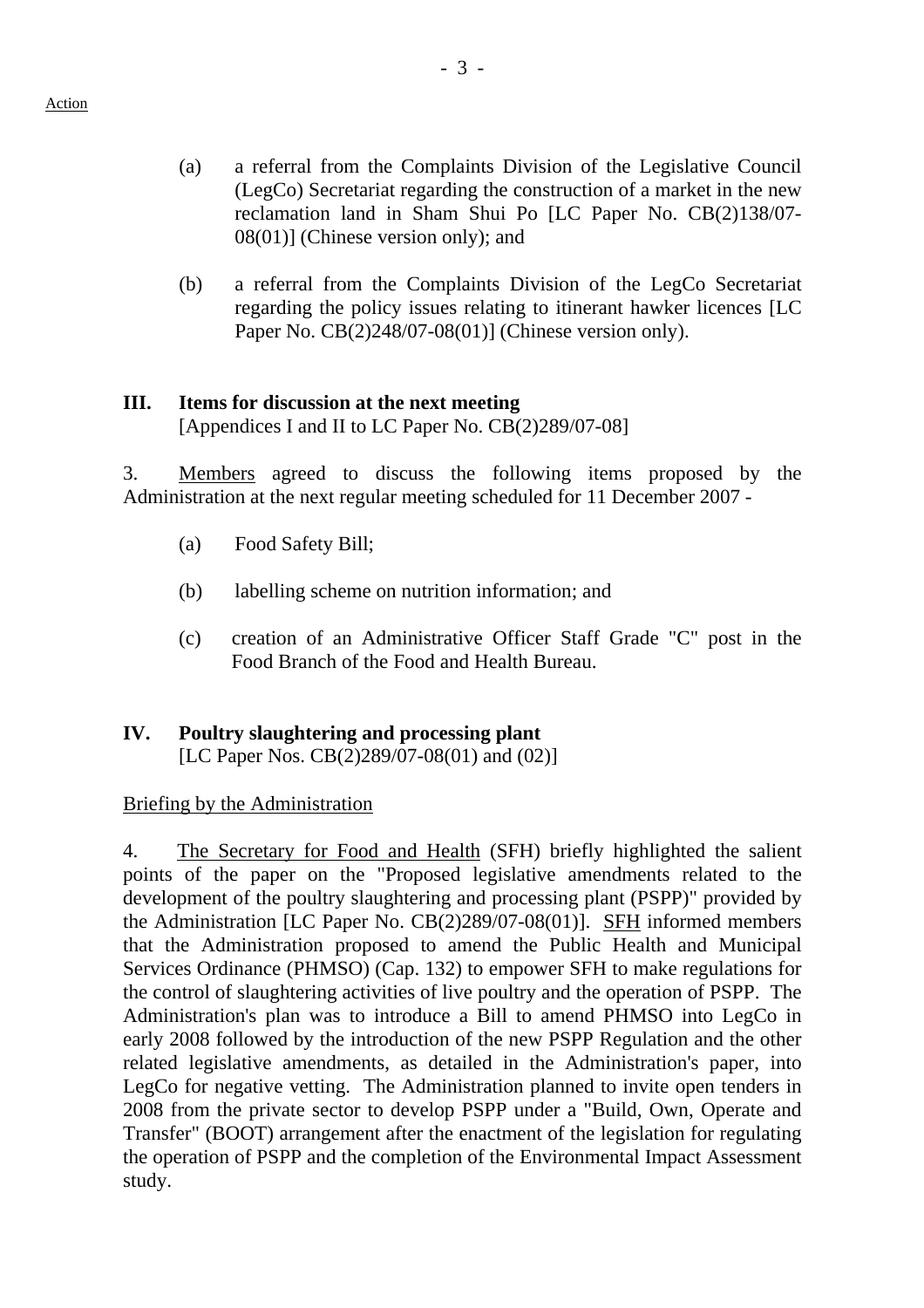5. SFH said that, as mentioned in the last meeting, the Food and Environmental Hygiene Department (FEHD) had recently conducted a study which revealed that slaughtered chickens without going through a chilling process ("freshly slaughtered chicken") would be suitable for consumption for up to 24 hours if stored at or below  $7^{\circ}$ C. Having regard to the result of the study, the Administration intended to allow PSPP to produce "freshly slaughtered chicken", in addition to chilled chicken, for the market.

6. SFH further said that, to address the concerns of members and the live poultry trade about the slaughtering fee to be charged by PSPP and the monopoly of PSPP in the market, the Administration would require the future PSPP licensee to enter into an agreement through which the licensee would be required to comply with the terms and conditions enshrined in the agreement. It was planned to include in the agreement the following terms requiring the licensee –

- (a) to provide poultry slaughtering and dressing service as its main business to all parties in need of such service on a fair and equal basis;
- (b) to seek prior approval from the Administration for engaging in other businesses such as importing, distributing and processing of poultry that would involve the PSPP facilities;
- (c) not to refuse admission of live poultry or provision of slaughtering service to any parties without lawful excuse; and
- (d) to adopt a standard slaughtering fee to all parties and seek prior approval from the Administration for raising the fee.

7. As regards the impact of the development of PSPP on the live poultry trade, SFH advised that the development of PSPP and the banning of sales of live poultry in wholesale markets and retail outlets would inevitably cause certain impact on the trade concerned. Nevertheless, the new operating environment would provide new business opportunities for the existing traders. Subject to the slaughtering capacity of PSPP and the state of public health risk, the Administration would consider allowing the live poultry trade to bring in more live poultry to meet market demand. The production of "freshly slaughtered chicken" other than chilled chickens by PSPP would also help diversify the products for supply to local consumers, thereby enhancing the business potential of, and reducing the impact of central slaughtering on, live poultry wholesalers and retailers.

8. SFH further advised that, the Administration had started consultations with various stakeholders in the live poultry trade, including live poultry farmers, importers, wholesalers, retailers and transporters to brief them on the latest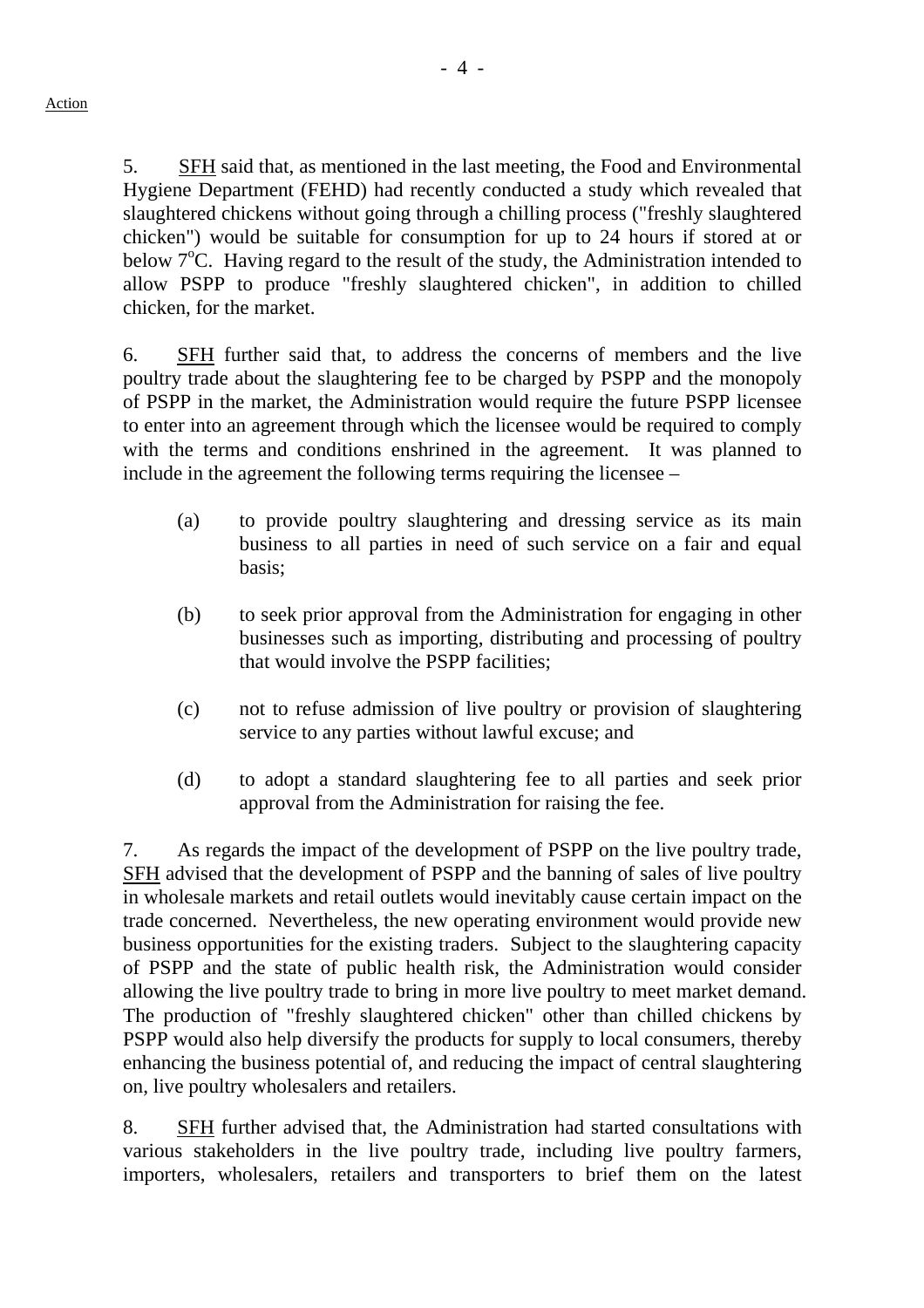#### Action

development of the proposal and to gauge their views and concerns on the proposal. The Administration was also studying possible measures to help those people directly affected by the proposal, including provision of suitable financial assistance for installing necessary equipment to help them prepare to shift to the wholesaling, retailing and transportation of "freshly slaughtered poultry" and chilled poultry.

9. Members noted that the LegCo Secretariat had prepared a background brief entitled "Development of the poultry slaughtering and processing plant" for members' reference [LC Paper Nos. CB(2)289/07-08(02)].

#### Tendering of PSPP

10. Referring to paragraph 3 of the Administration's paper, Mr Andrew CHENG said that, while it was quite common for the Administration to attract the participation of the private sector in the development of infrastructure and transport projects by means of a BOOT arrangement, the Administration should have considered and assessed the viability of other options for the development of PSPP project, for example, building the plant by the Government. He enquired about the pros and cons of different options.

11. SFH responded that, taking into consideration that the future PSPP licensee might have more innovative ideas in regard to the operation of the plant, the Administration considered it more appropriate to develop the plant by the private sector through open tender under a BOOT arrangement. The BOOT arrangement would enhance flexibility for the future licensee to introduce innovative ideas and to procure appropriate or advanced technology and equipment for the provision of slaughtering service.

12. Mr WONG Yung-kan asked whether local live poultry traders would be allowed to resume their slaughtering business if, for whatever reasons, PSPP failed to operate the plant as required by the agreement. In response, SFH said that the Administration had received six submissions from the private sector in response to its invitation for Expressions of Interest (EoI) in early 2007. The positive response from the private sector reflected the interest of the private sector in the project. He further said that the prospective PSPP operators should have considered the financial feasibility of PSPP when they made their submissions in response to the invitations of EoI.

13. Mr Vincent FANG enquired whether the Administration would disclose details of the tender document to the Panel for information. SFH responded that the Administration's plan was to invite tender for the development of PSPP after the enactment of the Bill. In the absence of the relevant legislation for the control of slaughtering activities of live poultry and the operation of PSPP, prospective operators would be discouraged from making bids for the development of PSPP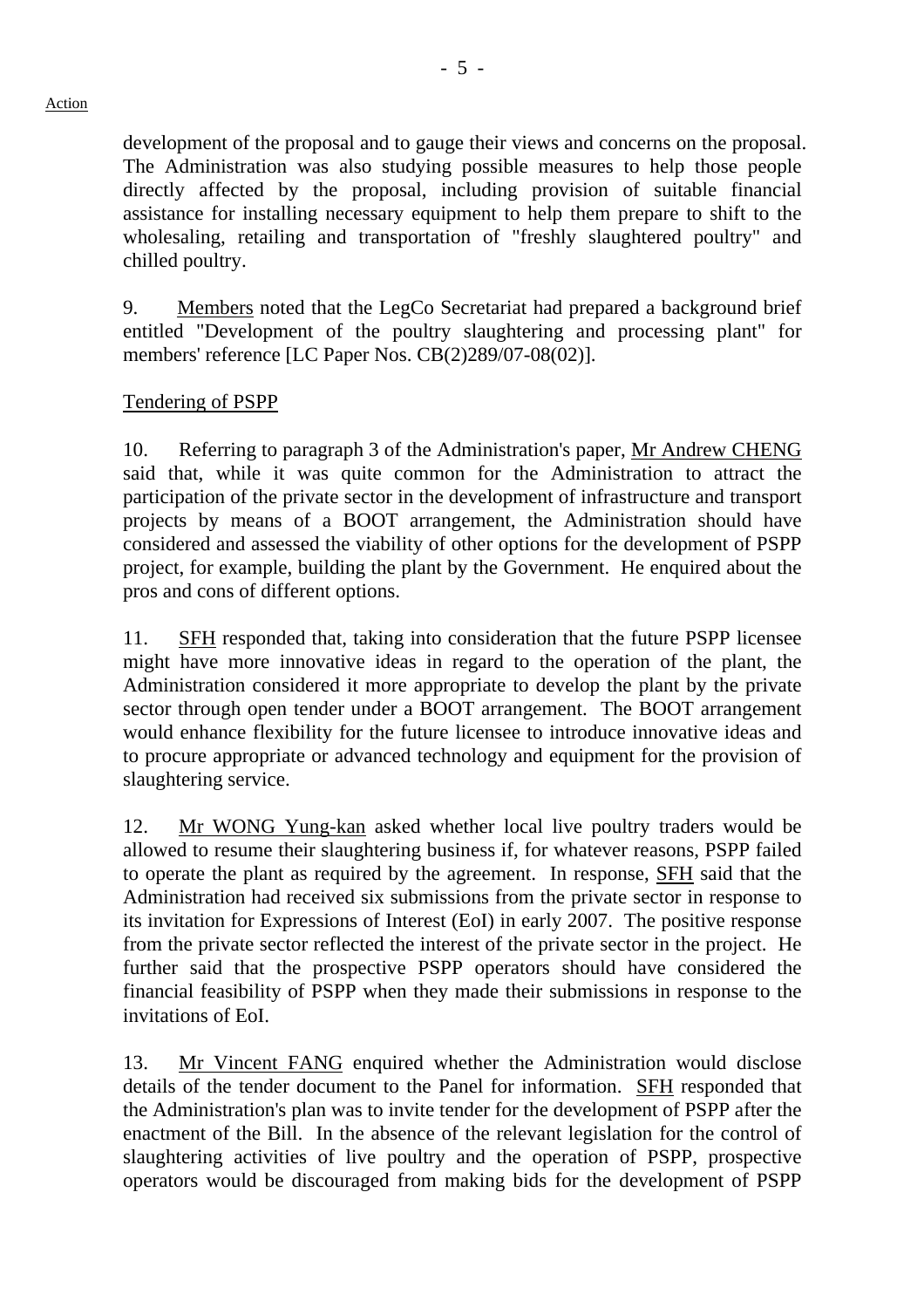project. He assured members that members' concerns would be addressed in the tender document.

14. Regarding the Administration's proposal for offering a 15-year contract to the future PSPP licensee, Dr KWOK Ka-ki said that he was worried that the Administration might have difficulties in terminating the licence before the expiry of the contract if the agreement signed between the Administration and the PSPP licensee was a fixed term contract.

15. Noting members' various concerns on the tender document, the Chairman enquired whether the Administration would be willing to consult the Panel on the terms and conditions in the tender document at a closed-door meeting. SFH responded that, if members considered that there was a need to discuss the details of the tender document, the Administration would be willing to do so when the document was available.

## Monopoly of the proposed PSPP

16. Noting that the future PSPP licensee might be allowed to engage in other ancillary businesses to ensure the financial viability of PSPP, Mr Andrew CHENG commented that it was very likely that the PSPP licensee would engage in retailing business. He expressed worries that the PSPP licensee would monopolize the live poultry market.

17. In response, SFH said that the future PSPP licensee would obtain the licence of operating the plant through an open tender, which was a fair, open and transparent process. SFH pointed out that the plant operator would be required to provide slaughtering and dressing service to all parties in need of such service on a fair and equal basis. As there were other distributors and retailers in the market, a monopoly situation should not arise in the live poultry supply and distribution chain. Moreover, the future PSPP licensee would be required to obtain prior approval from the Administration for raising the fee. SFH further said that the main business of PSPP was to provide poultry slaughtering and dressing service and PSPP would also provide cutting slaughtered chickens into pieces if requested by the poultry traders. He explained that the purpose of allowing the PSPP licensee to have flexibility and room for engaging in other ancillary businesses was to ensure that the supply of live poultry would not be affected in case many current live poultry traders decided to cease their business.

18. The Deputy Chairman enquired whether the future PSPP licensee would be allowed to engage in the wholesale and retail businesses. He pointed out that, though the Administration could regulate the slaughtering fee through the imposition of licensing conditions and terms and conditions in the agreement, it was quite impossible for the Administration to have control over the administrative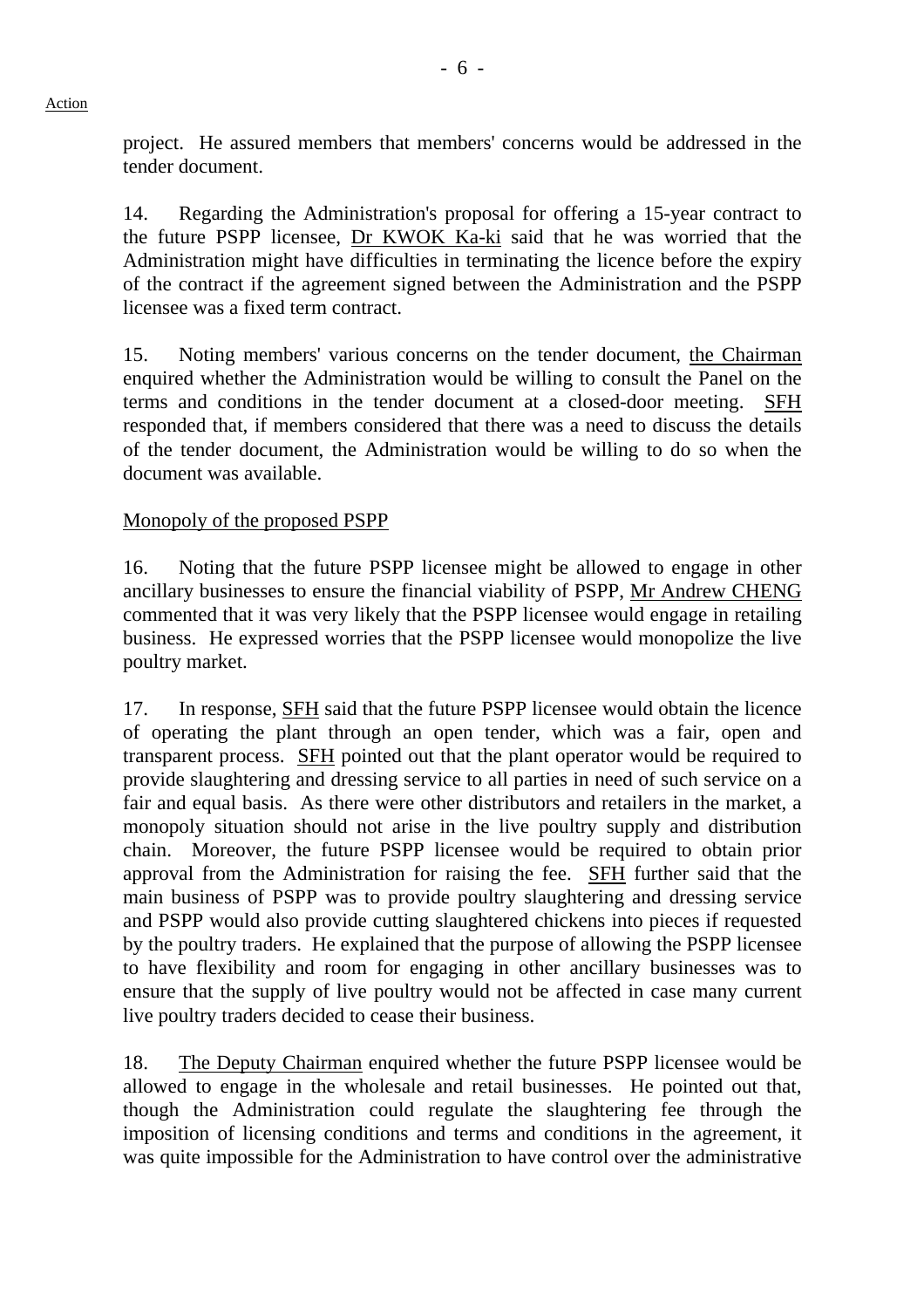Action

policies implemented by the licensee that could provide flexibility to allow the licensee to provide better and quicker service to its ancillary businesses.

19. The Chairman also expressed doubt as to the effectiveness of the Administration's proposed controlling measures in ensuring that slaughtering and dressing service would be provided on a fair and equal basis. He pointed out that slaughtering time and delivery time were critical to the trade and any delay would cause great impact on the operation of the whole trade.

20. SFH reiterated that, given that the main business of PSPP was to provide slaughtering and processing service, the development of the plant would not give rise to a monopolistic situation in the live poultry market. He stressed again that the PSPP licensee would be required to obtain prior approval from the Administration should they wish to engage in other ancillary businesses. The Administration would take into consideration the market situation and the interests of various parties concerned in deciding on whether to approve PSPP to engage in other businesses.

21. Dr KWOK Ka-ki said that, while he was supportive of the vision of separating humans from live poultry, he was concerned that central slaughtering might give rise to the monopoly of supply of "freshly slaughtered chicken" which would result in higher retail price. He asked whether consideration would be given to providing more slaughtering plants in different locations, as in the case of Singapore, where there were more than 10 slaughtering houses operating in different parts of the country. If regional slaughtering plants were considered not feasible in Hong Kong, he wondered whether the Administration would consider developing the proposed PSPP as a communal facility that would allow several operators to provide slaughtering and dressing service for the trade.

22. SFH responded that, to develop regional slaughtering plants, the Administration would need to search for a few suitable sites that could meet the environmental and transportation requirements and this would be a very difficult task. Having considered the circumstances in Hong Kong, the Administration considered that the current proposal for the development of a PSPP in Sheung Shui was appropriate. Nevertheless, having regard that there was a maximum limit for the daily slaughtering throughput of live poultry by the proposed plant, the Administration would not exclude the possibility that another PSPP would be developed in future should the demand for slaughtering service exceeded the maximum limit for the slaughtering throughput.

23. On Dr Kwok's suggestion of developing PSPP into a communal facility, SFH pointed out that, given that the size of the present piece of land identified for developing the proposed PSPP was not very large, it would not be feasible to allow several slaughtering and processing lines to be operated concurrently by several operators.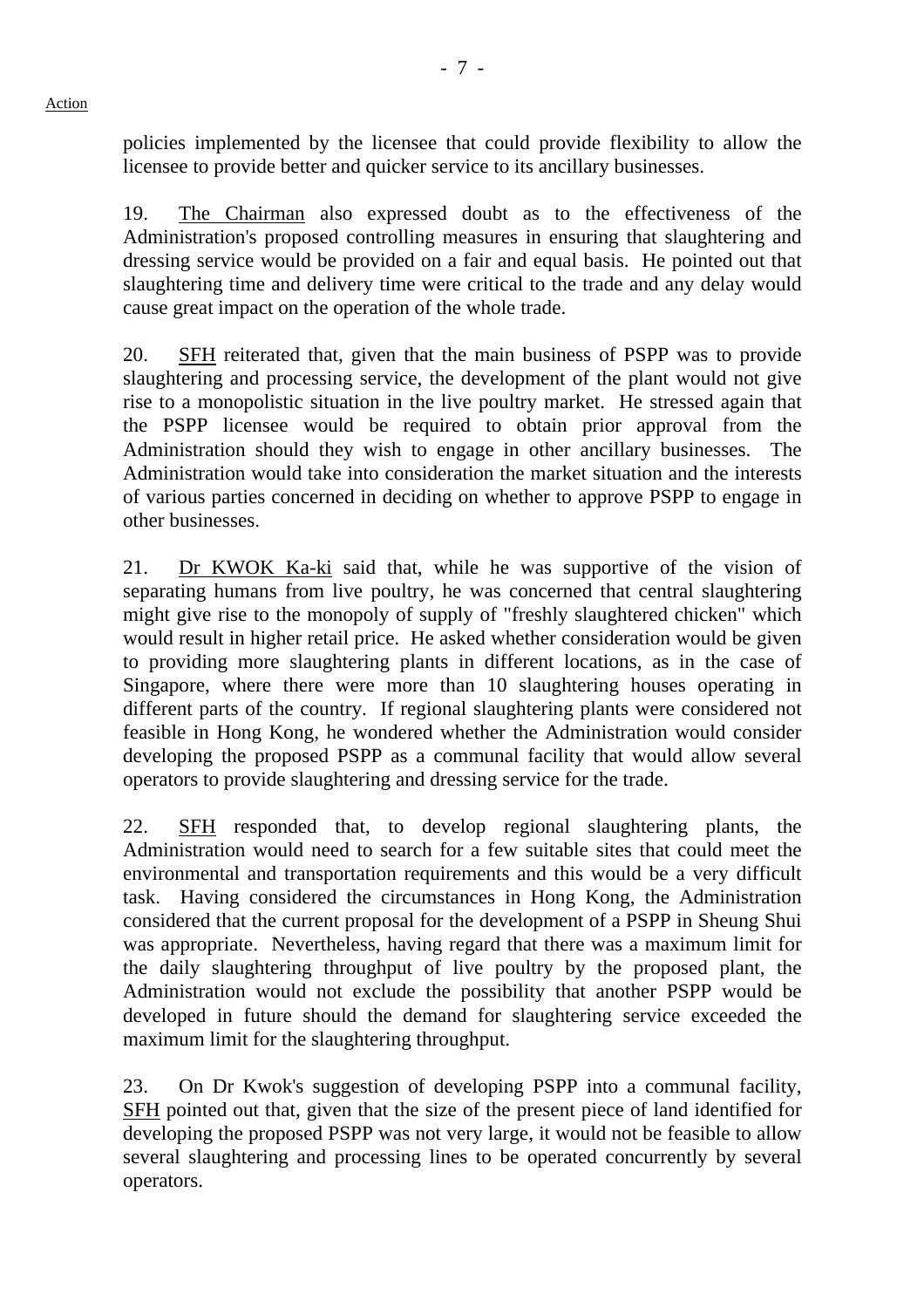- 8 -

24. On the Administration's response, Dr KWOK Ka-ki enquired about the price levels of live chickens in the retail market after PSPP came into operation. SFH responded that, while the Administration would have control over the level of slaughtering fee, the retail prices of live chickens would be determined by the market.

25. The Chairman said that, with the concerted efforts of FEHD, the Agriculture, Fisheries and Conservation Department (AFCD) and the live poultry trade, Hong Kong had put in place all available effective measures to guard against outbreak of avian influenza. He did not see the need to develop a central slaughtering plant in Hong Kong. The Chairman further said that he shared with Dr Kwok Ka-ki's views on the development of regional slaughtering plants. He commented that, despite its difficulty in identifying suitable lands for developing regional slaughtering plants, the Administration should make reference to the experience of Singapore in this respect.

26. The Deputy Chairman said that, when members discussed the issue of environmental nuisances caused by the Tsuen Wan Slaughterhouse (TWSH), the Administration had explained that TSWH should not be closed in order to maintain a stable supply of fresh pork in case the slaughtering service provided by the Sheung Shui Slaughterhouse was disrupted for some reasons. He asked whether there was any back-up measure in case PSPP failed to provide slaughtering service to the trade.

27. On the Chairman's and the Deputy Chairman's views, SFH reiterated that the Administration had practical difficulty in searching sites that were suitable for the development of PSPP and met the requirements on the transportation and environmental needs. With regard to the issue of the operation of TSWH, SFH clarified that TWSH was owned and operated by a private company and the Administration could not close its operation without giving any reason. He pointed out that, given the high and stringent safety standards and requirements of the slaughtering plant, SSSH had not experienced any problems in the past in respect of disruption of slaughtering service.

28. The Chairman criticized that the Administration had double standards towards the issues of the slaughtering of live pigs and live poultry. He said that he was concerned about the impact on the public and food premises if, for whatever reasons, the PSPP could not provide slaughtering and dressing service.

# "Freshly slaughtered chicken"

29. As regards the "freshly slaughtered chicken", the Deputy Chairman said that he was told by veterinarians and experts during the Panel's visit to Singapore and Malaysia that the slaughtered chickens had to be kept at  $4^{\circ}C$ , otherwise the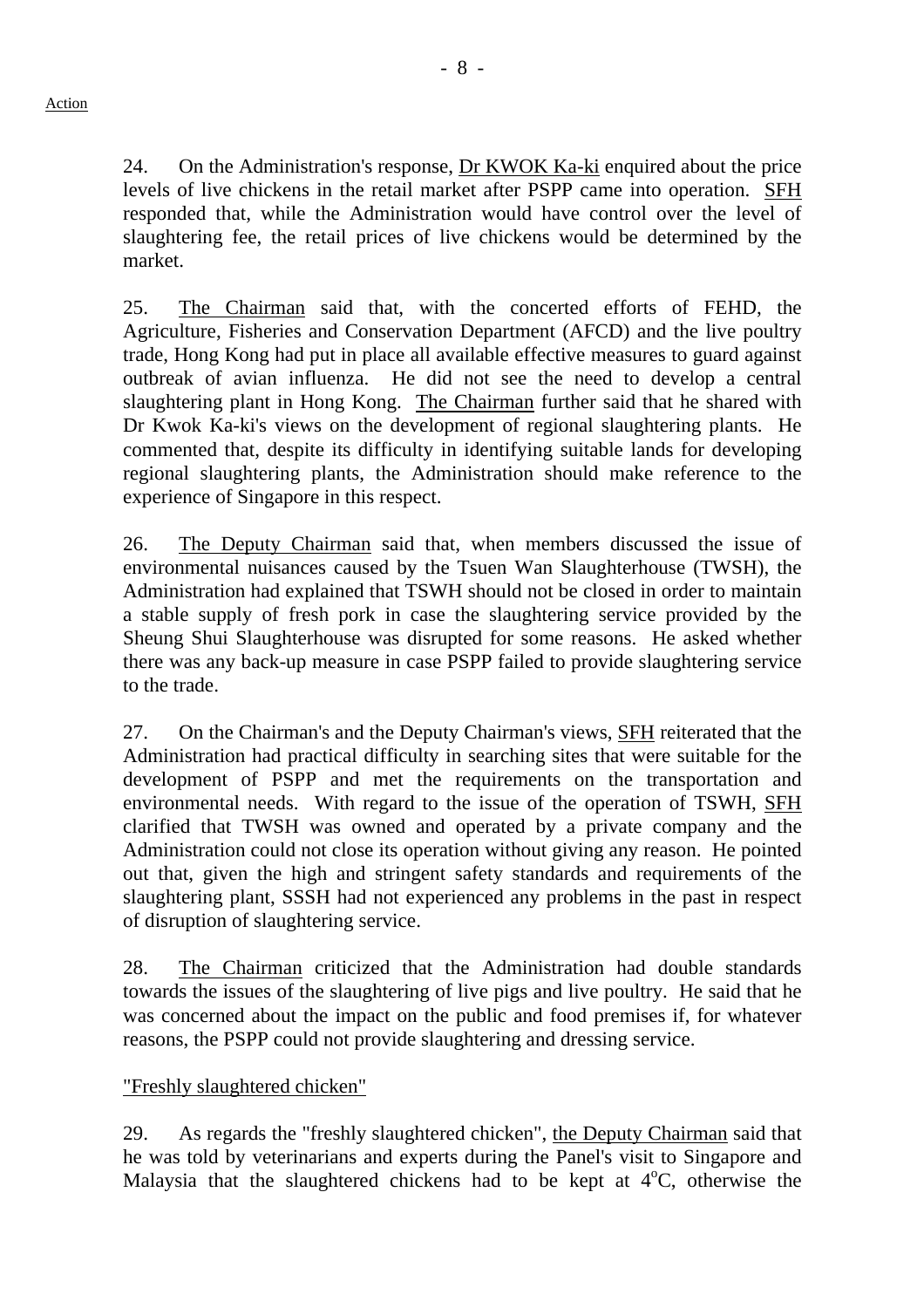slaughtered chickens would be contaminated. He doubted whether "freshly slaughtered chicken" would pose any health risk and asked whether members would be invited to visit the laboratory to have a better understanding of the study of "freshly slaughtered chicken" conducted by FEHD.

30. SFH reiterated that the result of the study conducted by FEHD revealed that slaughtered chickens without chilling would be suitable for consumption for up to 24 hours if stored at or below  $7^{\circ}$ C. FEHD would continue to conduct more tests and studies to assess the health risk of "freshly slaughtered chicken" under different conditions in respect of storage and transportation. **SFH** said that FEHD would carry out a more comprehensive and detailed study on the food safety of "freshly slaughtered chicken". The Administration would revert to the Panel on the result of the study.

31. Mr Vincent FANG asked whether there were any other places where "freshly slaughtered chicken" were on sale in the market. He said that he was concerned that it was rather difficult to ensure that "freshly slaughtered chicken" was stored at the temperature of  $7^{\circ}$ C during delivery and at retail outlets.

32. SFH responded that the Administration conducted the study of the feasibility of providing "freshly slaughtered chickens" in the market in response to members' request for providing "freshly slaughtered chickens" by PSPP and in consideration of the public's preference to "freshly slaughtered chickens". He said that "freshly slaughtered chicken" was not available in other countries/places. In view that "freshly slaughtered chicken" was a new food product, the Administration would invite experts to conduct more tests and studies on the temperature and duration of storage to ascertain the feasibility of the provision of "freshly slaughtered chicken" in the market.

33. Mr Vincent FANG said that, under the present mode of operation, live chickens not sold at the end of the day would be kept at retail outlets. The wholesalers and retailers were not required to slaughter unsold live chickens at the close of business each day. He asked how the wholesalers and retailers should keep the unsold "freshly slaughtered chicken".

34. SFH reiterated that the result of the study conducted by FEHD revealed that slaughtered chickens without going through a chilling process would be suitable for consumption for up to 24 hours if stored at or below  $7^{\circ}$ C. He said that the Administration would work out a set of guidelines in respect of the storage, storage time and temperature to assist the trade operators in providing "freshly slaughtered chicken" under the new operating environment.

35. In response to Mr WONG Yung-kan's and Mr Vincent FANG's question on the importation of "freshly slaughtered chicken" from the Mainland, SFH said that the importation of poultry meat was subject to the established inspection and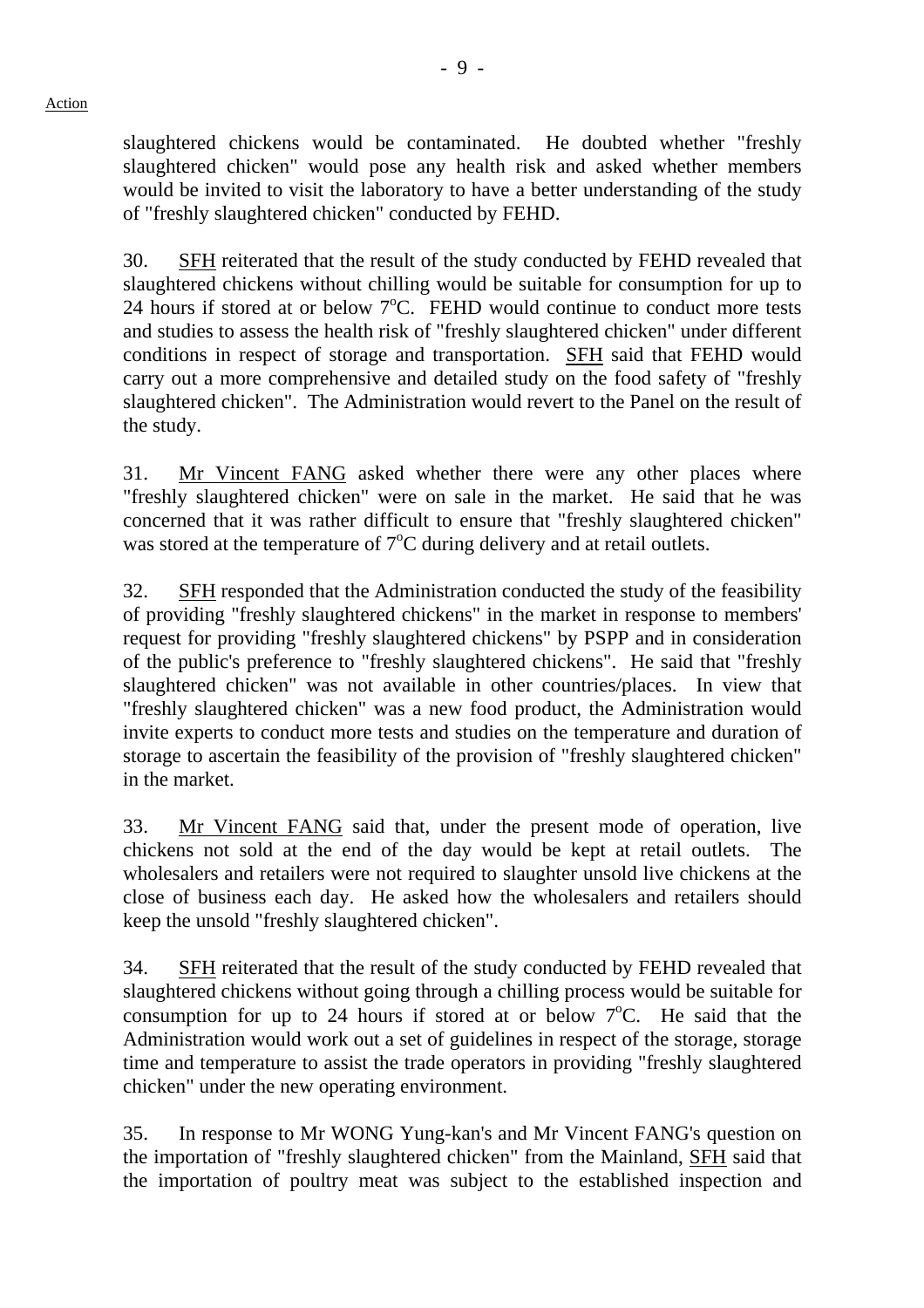quarantine procedures. FEHD staff and veterinary officers would carry out appropriate ante-mortem and post-mortem examinations to ensure that live poultry or poultry carcasses were fit for human consumption. **SFH** further said that, given the storage limit of 24 hours for slaughtered chickens without chilling if stored at or below  $7^{\circ}$ C, it might be rather difficult for "freshly slaughtered chicken" from other places to comply with the required standards if the cargo containers that carried "freshly slaughtered chicken" had to pass through a number of border control points for customs clearance and inspection by the relevant authorities of the exporting countries/places and Hong Kong.

36. The Chairman said that he wondered how the Administration could impose restriction on the importation of "freshly slaughtered chicken" from the Mainland. He saw no reason for not allowing "freshly slaughtered chicken" to be imported from the Mainland if they could meet Hong Kong's import and hygiene requirements. He pointed out that customs clearance of goods from the Mainland would only take less than 24 hours. Mr WONG Yung-kan echoed the Chairman's views and said that it only took about two and a half hours to travel from Shenzhen to Hong Kong.

37. SFH said that, given that "freshly slaughtered chicken" was a new product, the Administration must ensure that it had undergone all necessary laboratory tests and met all the relevant food safety standards before launching into the market. The Administration would work out a set of food safety requirements for compliance of PSPP and local live poultry trade. When local live poultry trade became familiar with the new requirements and the new mode of operation and subject to the demand for "freshly slaughtered chicken" in Hong Kong, the Administration would then consider allowing the import of "freshly slaughtered chicken" from other sources.

## Impact on the live poultry trade

38. The Deputy Chairman asked whether there would be any compensation to the live poultry traders and, if so, whether the compensation proposal would be similar to that of the voluntary surrender scheme. He further asked whether a consensus could be reached with the affected trade on the compensation proposal before July 2008 given that the Administration planned to submit the Bill to LegCo for scrutiny in early 2008.

39. SFH responded that, upon the operation of PSPP, the sale of live poultry at retail outlets would be prohibited. There would inevitably be impact on the live poultry trade under the new operating environment. The Administration would provide appropriate assistance and compensation to the affected traders and workers. However, the affected retailers could consider switching to the business of selling chilled or freshly slaughtered chickens. SFH said that, given that PSPP would not come into operation before 2011, he believed that the Administration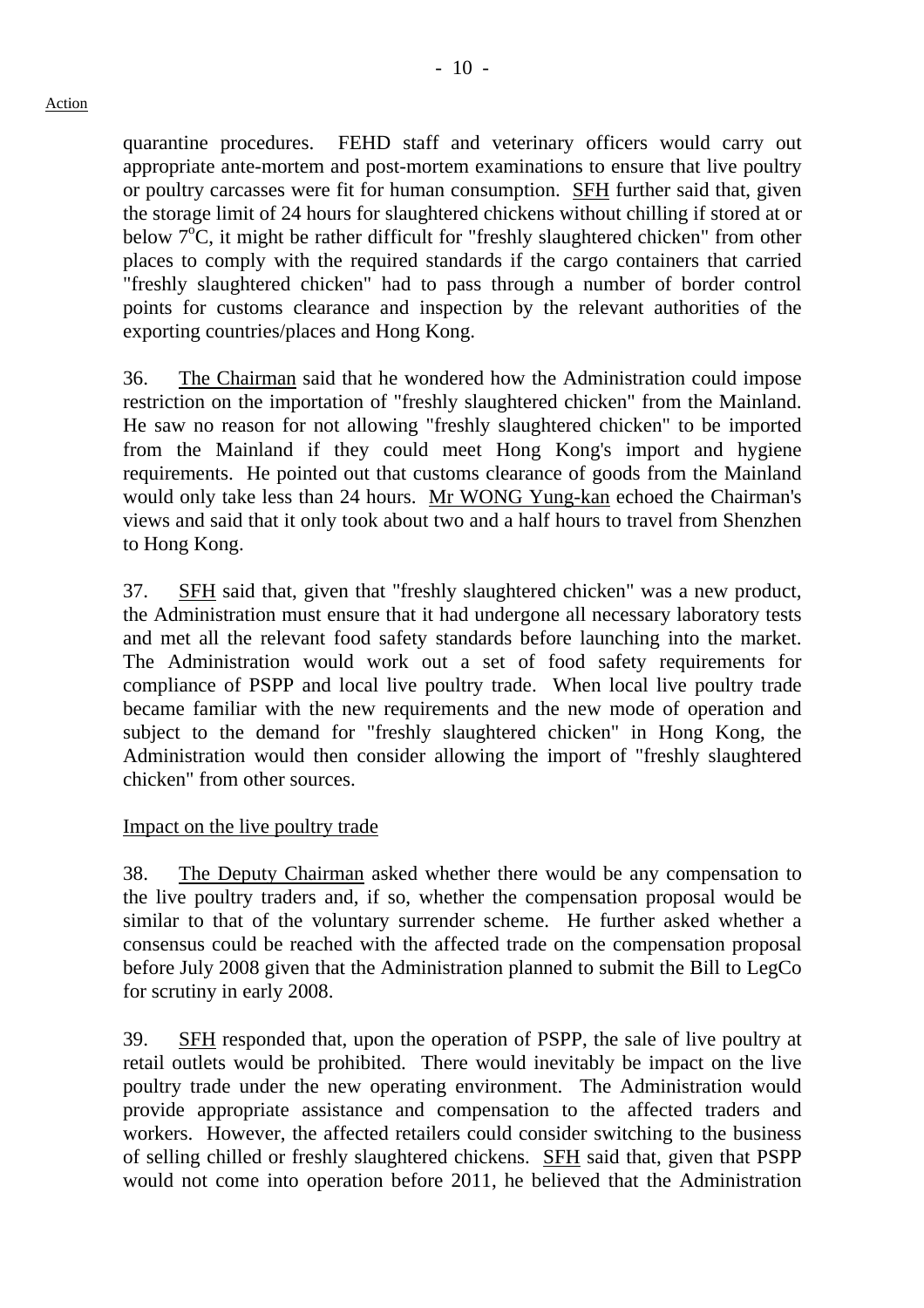would have sufficient time to discuss with the live poultry trade measures to alleviate the impact of the development of the plant on the trade. He stressed that the Administration would put forward the compensation proposals in an appropriate time and would reach a consensus with the affected trade before the legislation came into operation.

40. On the Administration's response, the Chairman pointed out that, apart from live poultry retailers, local live poultry farmers, wholesalers and transporters would also be affected by the development of PSPP. He asked whether the Administration would submit the compensation proposals to the Panel for discussion before introducing the legislative proposals related to the development of the PSPP.

41. SFH reiterated that FEHD and AFCD had already started consultations with various stakeholders in the trade, including local poultry farmers, importers, wholesalers, retailers and transporters to brief them on the latest development of the proposal and gauge their views and concerns on the proposal. The two departments were also discussing the issues of financial assistance and compensation with them.

42. Mr WONG Yung-kan said that he personally objected the idea of the development of PSPP. He commented that the proposal would have great impact on the livelihood of the wholesalers, retailers and transporters and the workers engaging in slaughtering service. He wondered whether the Administration had assessed the impact on the trade and asked whether the Administration had any data on the number of the affected traders and workers who would become unemployed. He held a strong view that the Administration should work out the compensation proposals to help them to tide over financial difficulties.

43. Regarding the data on the number of the affected operators and workers, SFH advised that there were presently 50 live poultry farmers, 71 wholesalers, 471 retailers. The number of affected workers employed by live poultry farmers, wholesalers and retailers were about 60, 450 and 1 400 respectively. There were some 160 vehicles operated by live poultry transporters and about 500 transport workers were employed by the transporters. The total number of the affected farmers, wholesalers, retailers and workers would be about 2 400. SFH said that the development of PSPP would entail a fundamental change in the way the live poultry business operated in Hong Kong as no more live poultry would be sold at retail markets. However, the impact on the farmers, wholesalers and transporters should be minimal. Though there would be a greater impact on the retailers, the Administration would work out a reasonable financial/compensation proposal on the basis of the ex-gratia payment under the voluntary surrender scheme with reference to other factors.

44. Dr Joseph LEE said that the Administration's paper failed to address the concern over the assistance to the live poultry trade including farmers, wholesalers,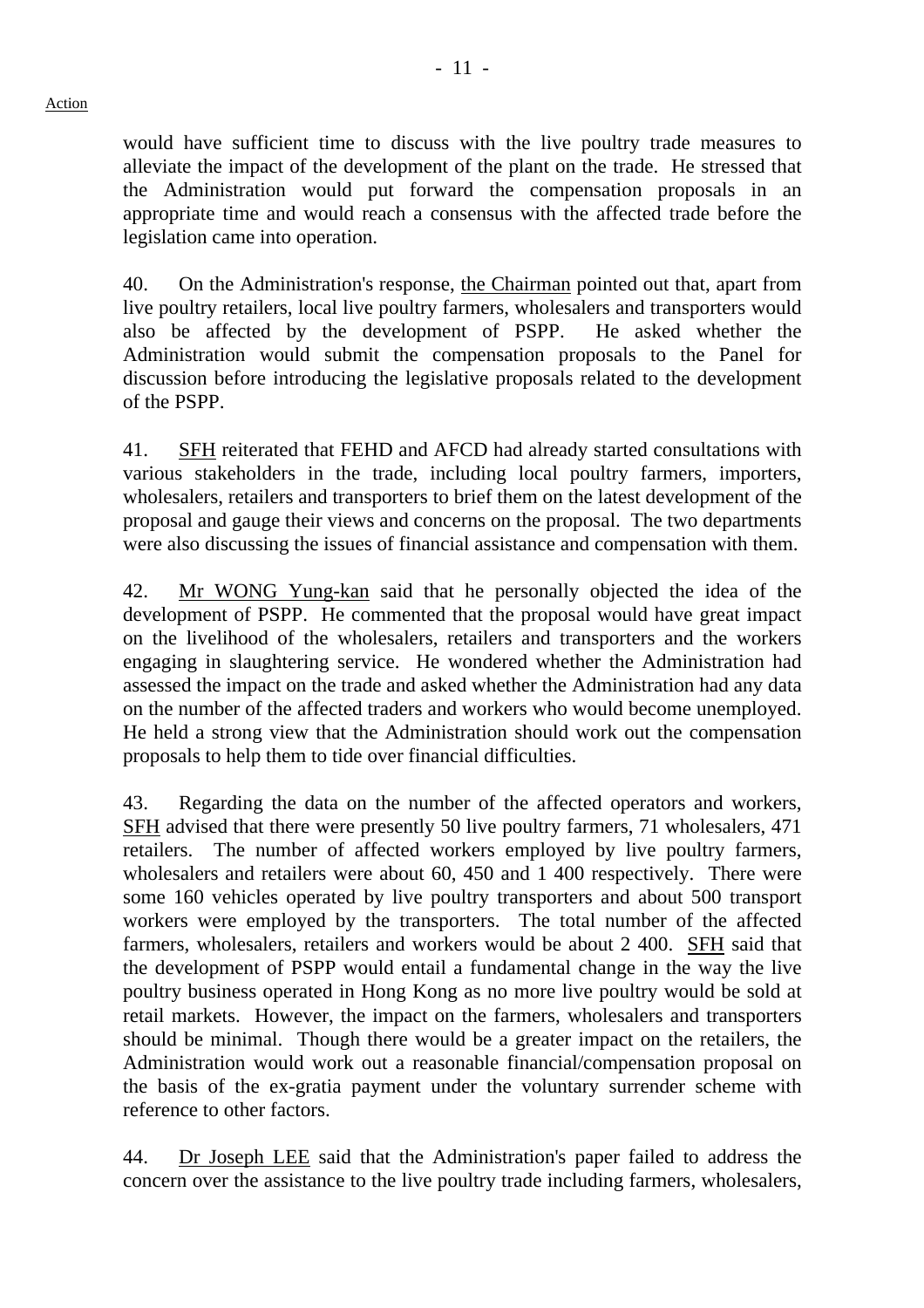retailers and transporters to help them continue their businesses after PSPP came into operation.

45. SFH explained that the Administration's paper was to brief the Panel on the proposed legislative amendments related to the development of the PSPP and a brief outline on the operation of PSPP. He reiterated that FEHD and AFCD were communicating with the stakeholders to seek their views on the new mode of operation and to understand their preference. The Administration would revert to the Panel on the views of the trade.

46. Noting that the Administration planned to submit the Bill to LegCo in early 2008, Dr Joseph LEE asked whether the Administration had a timetable for reaching a consensus on the compensation proposal with the trade.

47. SFH said that, as the legislation would take effect in 2011 the earliest, there would be sufficient time for the Administration and the trade to reach a consensus on the financial/compensation proposal. He added that discussions with the trade and the scrutiny for the legislative proposals could take place concurrently.

48. Mr Alan LEONG asked why there was an imminent need for the Administration to introduce the relevant legislation before working out any compensation proposals and reaching a consensus with the affected trade. Noting that most members considered that the Administration should reach a consensus with the affected trade before enacting the legislation, he further asked how the Administration would address members' concern in this respect.

49. SFH explained that the Administration's plan was to invite tender after the enactment of the Bill and no prospective operators in the private sector would be willing to submit responses to tender without proper protection under the law. He said that it would take some time to draft and scrutinize the legislation and some time was also needed for construction of PSPP. In view of this, there would be sufficient time for the Administration to discuss with the affected traders as well as workers and to reach a consensus with them before the legislation came into operation.

50. On the Administration's explanation, Mr Alan LEONG suggested the Administration to consider either deferring commencement date of the relevant legislation until a consensus had been reached with the trade or including a condition in the tender document stating that the validity of the tender would be conditioned upon the enactment of the relevant bill. SFH responded that the Administration would take note of Mr LEONG's suggestions.

51. Mr WONG Yung-kan moved the following motion which was seconded by Mr Vincent FANG -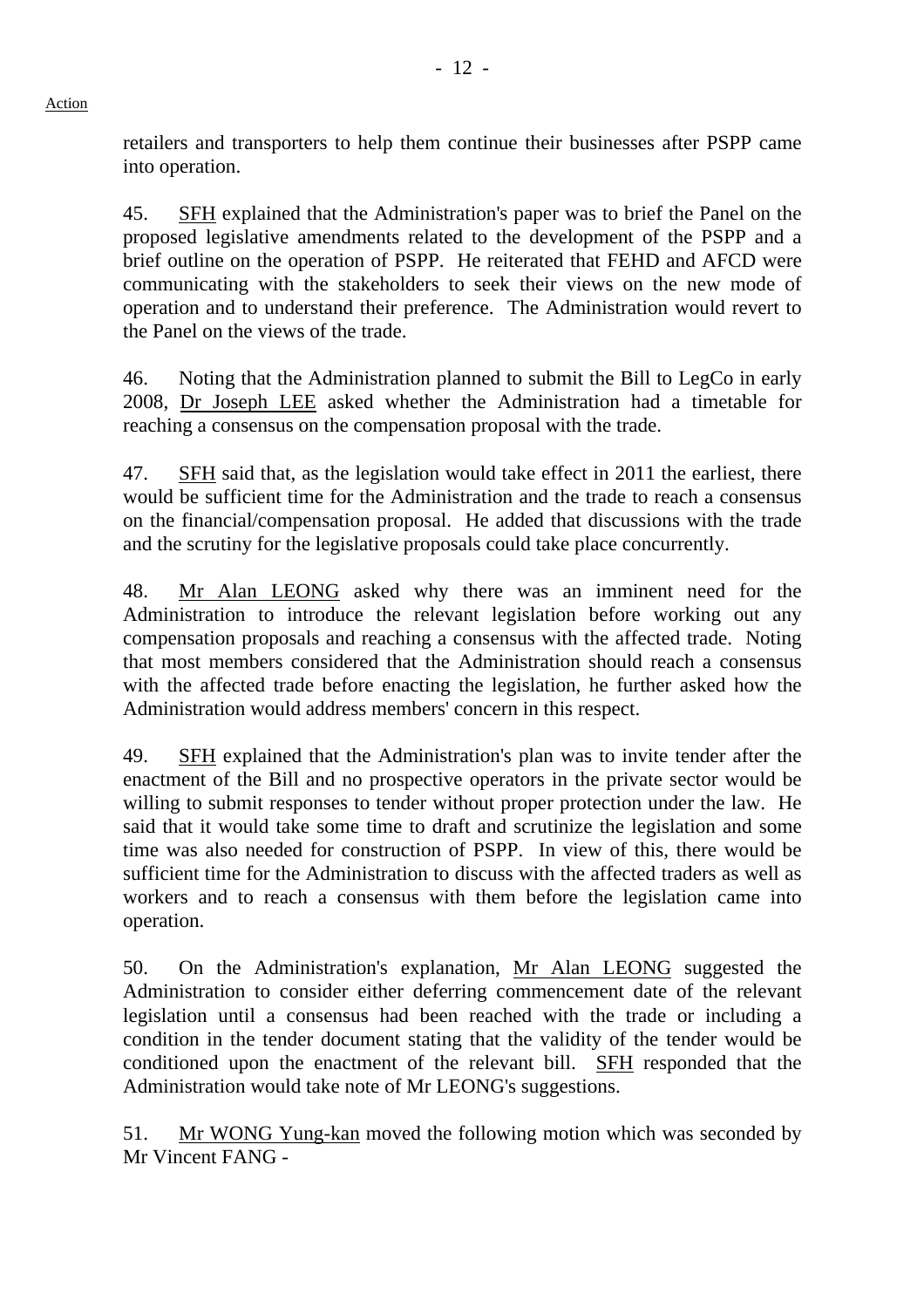"本委員會反對政府在未能與整個活雞養殖及銷售行業包括養殖、批 發、零售和運輸從業員等部分,就收回牌照和妥善保障從業員的日後生 計的方案達成共識之前,提交任何與興建家禽及加工廠有關的法例到立 法會審議。"

# [English translation

 "That this Panel opposes the introduction of any legislation related to the construction of the poultry slaughtering and processing plant to the Legislative Council for scrutiny before a consensus has been reached between the Government and the whole live poultry trade, including farmers, wholesalers, retailers and transporters, on the surrender of licence and measures to safeguard properly the future livelihood of those people in the trade."]

52. The Chairman invited members to vote on the motion. Seven members voted for the motion. The Deputy Chairman voted against the motion. He expressed concern that the passage of the motion would likely cause a delay in the submission of the relevant bill for scrutiny.

53. SFH said that the Administration would proceed with the introduction of the Bill and the related legislative amendments into the LegCo as planned while making every endeavour to devise a suitable ex-gratia package in consultation with the trade. He expressed that any undue delay to the development of the poultry slaughtering and processing plant would adversely affect the implementation of the policy of separating humans from live poultry to minimize the risk of human infection of avian influenza in Hong Kong. As a result, the community would continue to be subject to such risk for a longer time.

## **V. Proposed regulatory framework for pesticide residues in food in Hong Kong**

## Briefing by the Administration

54. With the aid of the powerpoint, Consultant (Community Medicine) (Risk Assessment and Communication) of the Centre for Food Safety (Consultant/CFS) briefed members on the proposed regulatory framework for pesticide residues in food in Hong Kong, as detailed in the Administration's paper [LC Paper No. CB(2)289/07-08(03)]. He advised that, at present, the import, manufacture, formulation, distribution, sale and supply of pesticides in Hong Kong was regulated under the Pesticides Ordinance (Cap. 133), which was enforced by AFCD. While the general provision under PHMSO, which stipulated that all food on sale must be wholesome, unadulterated and fit for human consumption, could regulate cases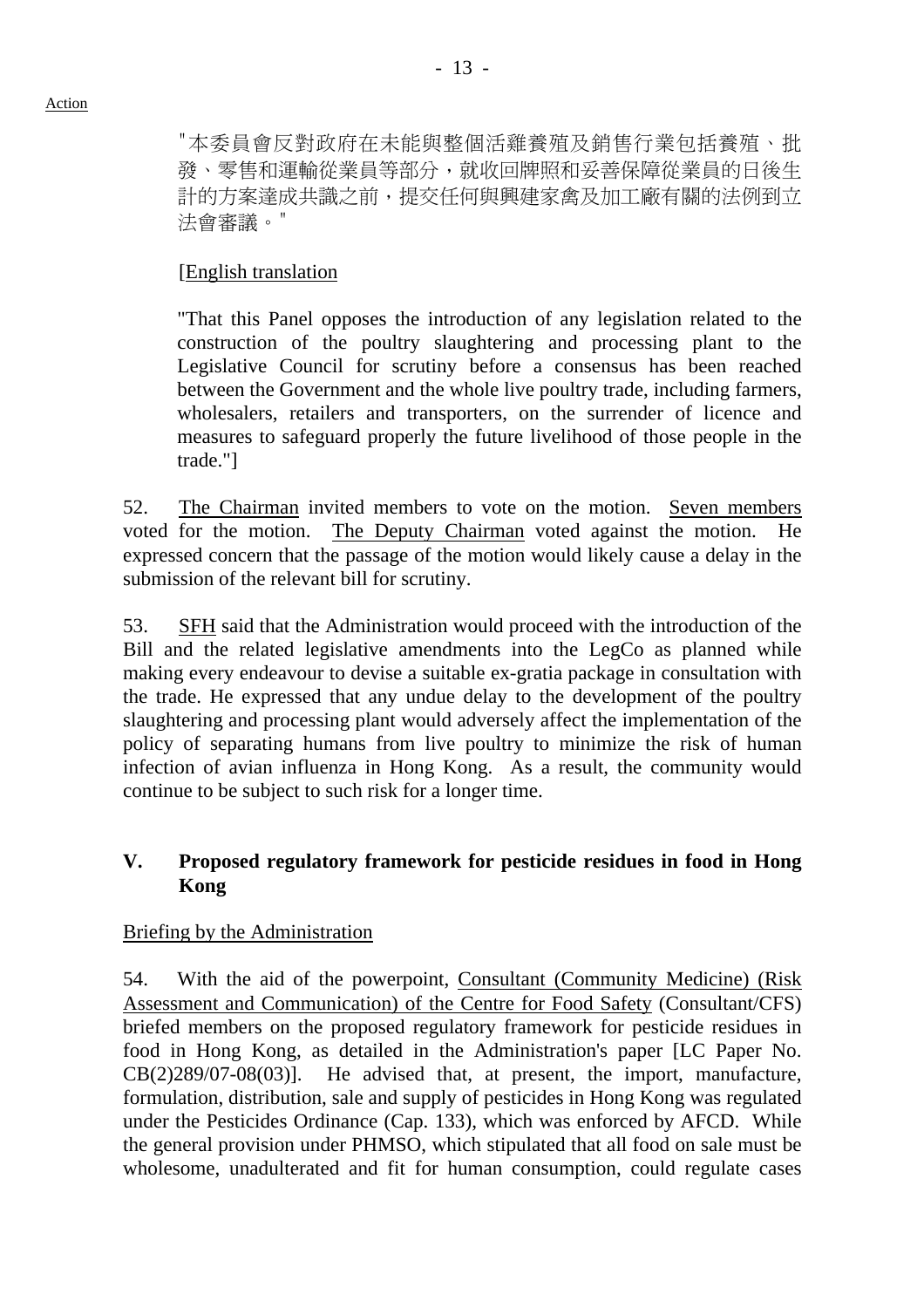related to pesticide residues in food, there was presently no legislation that specifically directed at controlling the level of pesticide residues in food.

(Po*st-meeting note*: The powerpoint presentation materials tabled at the meeting were issued to members by Lotus Notes on 14 November 2007.)

55. Consultant/CFS said that, with a view to enhancing the effectiveness of regulatory control and enforcement in this respect, the Administration proposed to put in place a new regulatory framework for pesticide residues in food. The salient features of the proposed regulatory framework were as follows -

- (a) making reference mainly to the definitions adopted by the Codex Alimentarius Commission (Codex) in defining the key terms in the new subsidiary legislation, e.g. "pesticide", "pesticide residue", "maximum residue level" (MRL), "extraneous maximum residue limit" (EMRL);
- (b) adopting a "positive list" approach in the proposed regulatory framework for pesticide residues in food;
- (c) taking a two-step approach in determining the standards of pesticide residues in food (i.e. adopting the standards recommended by the Codex as the backbone and supplemented by standards of the Mainland and other major food-supplying countries for Hong Kong, notably Thailand and the United States of America, and conducting risk assessment studies to assess whether the proposed standards were adequate to protect public health in the local setting);
- (d) setting a "default value" (i.e. the residue level below which was considered acceptable) for those chemicals with no standards specified; and
- (e) adopting the Codex MRLs as the backbone of the local set of MRLs for pesticide residues in food, and making reference to the Codex when developing such classification system under the new regulatory framework.

56. Consultant/CFS further said that, under a "positive list" approach, MRLs of pesticides that were allowed to be found in food were specified in the legislation whereas any other pesticide residues without specified MRLs were either not allowed or the residual level of which should not exceed a "default value". As regards the "default value", he pointed out that the establishment of which could facilitate the trade in monitoring pesticide residues in their products and the laboratories in conducting corresponding analyses. In order to facilitate the trade to use pesticides that were natural and the residues of which were identical to or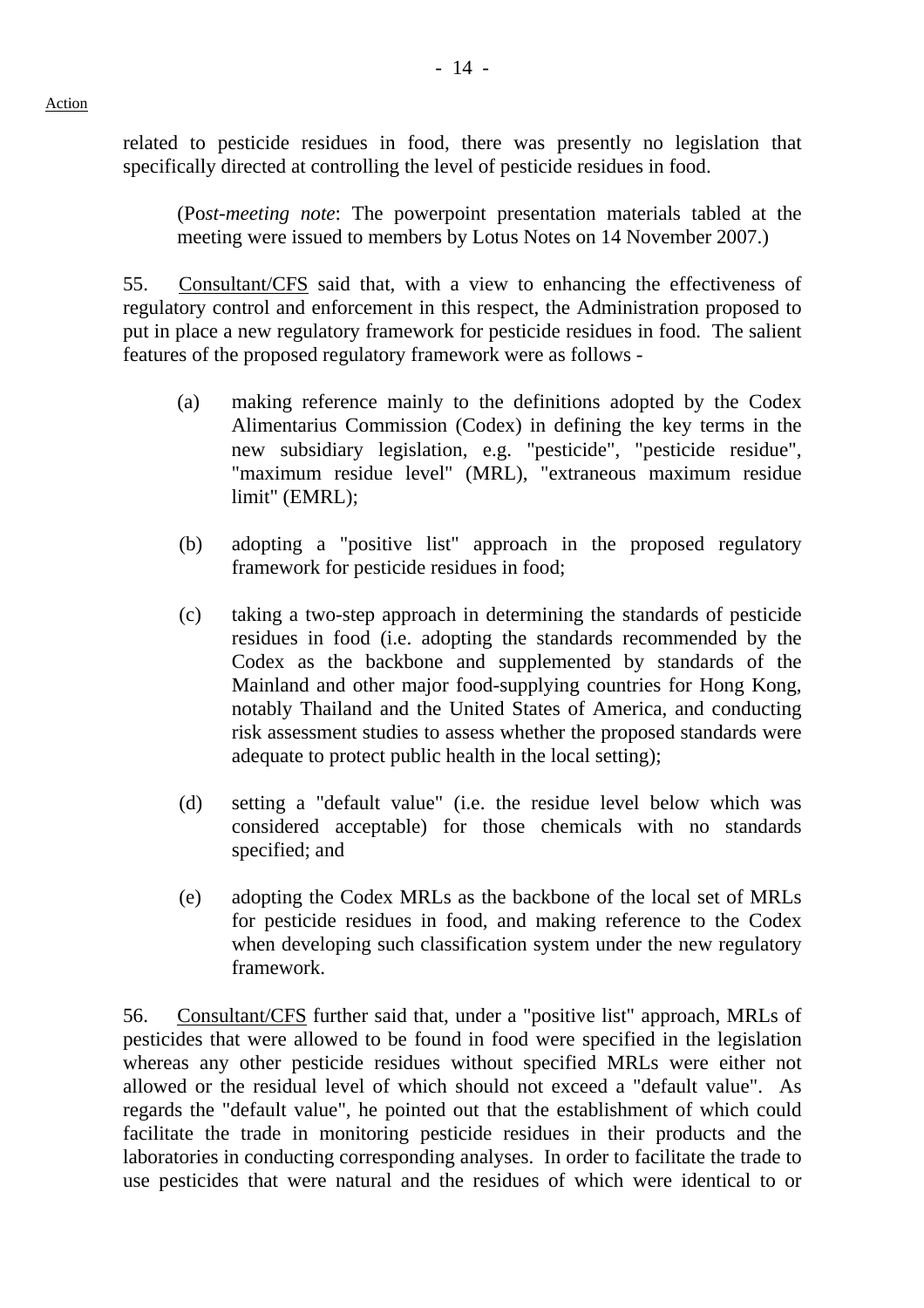# indistinguishable from natural food components, the Administration proposed to develop a list of "exempted substances".

57. On the transitional arrangement, Consultant/CFS informed members that the Administration proposed to allow a two-year grace period for the trade to comply with the new regulatory requirement. The Administration would conduct a public consultation for a period of two and a half months commencing on 13 November 2007.

# Legislative timetable

58. The Chairman enquired about the legislative timetable for the new legislation on pesticide residues in food. Consultant/CFS responded that the Administration would take into consideration the views and comments received during the public consultation exercise and then decide on whether a Regulatory Impact Assessment would be conducted. In view of this, it was very unlikely that the legislative proposal would be introduced into LegCo in the current session. Deputy Secretary for Food and Health (Food) (DS/FH(Food)) supplemented that the Administration's plan was to submit the legislative proposal to LegCo for scrutiny by the end of 2008.

59. Mr WONG Kwok-hing said that, while he welcomed the introduction of the new regulatory control over pesticide residues in food, it was regretful that the legislation had not been introduced earlier. He pointed out that the earliest cases of the discovery of vegetables that contained prohibited pesticides could be dated back to 1991. Mr WONG commented that the legislation should be enacted as soon as possible and considered that a two-year grace period as proposed by the Administration was too long. He suggested the Administration to consider shortening the duration to 12 months.

60. DFEH responded that, in deciding on the duration of the grace period, the Administration had to take into consideration views of the trade and whether private laboratories could offer sufficient testing services for pesticide residues in food to the food trade. However, the Administration would have no objection to the suggestion of shortening of the grace period should there be a consensus among the food trade, other parties concerned and the community.

# Implementation of the regulatory control

61. Dr KWOK Ka-ki said that he welcomed the Administration's proposal for regulating pesticide residues in food and considered that the legislative proposal should be introduced into LegCo as early as possible. Given that the Mainland was the Hong Kong's major food supplier to Hong Kong, he held the view that the proposed pesticide residues standards should synchronise with that on the Mainland. Dr KWOK expressed concern over the findings of some green groups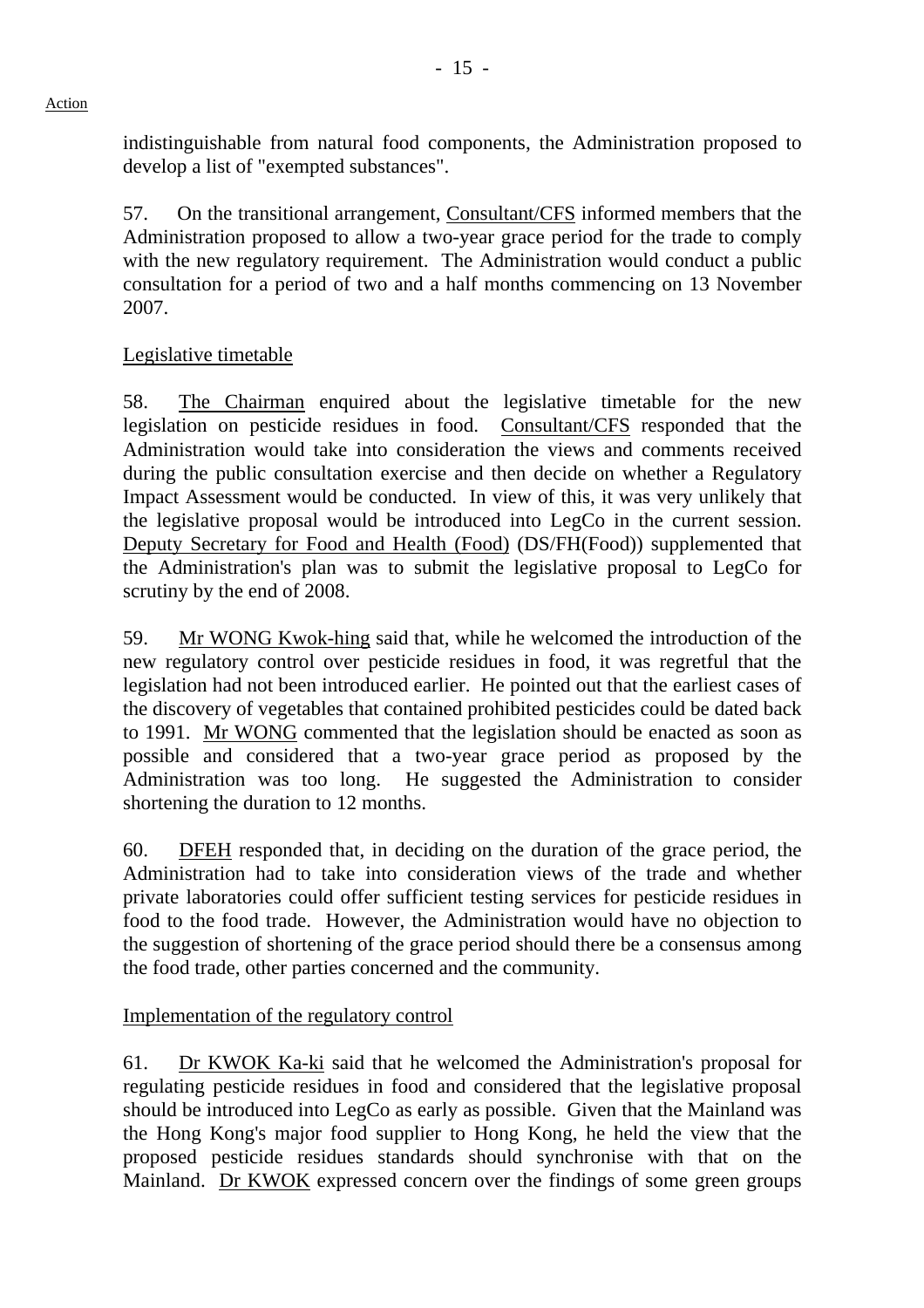about the presence of prohibited pesticides and residues of permitted pesticides exceeding the permitted levels in vegetables samples obtained from some local retail outlets. He asked whether the Centre for Food Safety (CFS) would increase the number of inspection and the number of food samples taken for testing under its food surveillance programme with a view to facilitating the enforcement of the legislation.

62. DS/FH(Food) responded that the Mainland adopted the "non-positive" approach to regulate pesticide residues in food, and there were some 100 pesticides listed in the Mainland's national standard for pesticide residues. As regards the Administration's proposed list of pesticides under the new piece of subsidiary legislation, there would be some 400 pesticides comprising some 200 pesticides included in the list of pesticides adopted by Codex, some 100 pesticides adopted by the Mainland and some 100 pesticides adopted by Hong Kong's major food importing countries/places. DS/FH(Food) said that the Administration maintained close contact and frequent exchanges with the relevant Mainland authorities on the proposed list of pesticides including the Guangdong Entry-Exit Inspection and Quarantine Bureau and the Shenzhen Entry-Exit Inspection and Quarantine Bureau (Shenzhen CIQ). He added that the Administration had a meeting with Shenzhen CIQ on 12 November 2007 and discussed various issues including inspection and quarantine requirements and testing of pesticide residues on fruits and vegetables.

63. The Chairman enquired whether the implementation of the new piece of subsidiary legislation would have any adverse impact on the number and variety of vegetables and fruits imported from the Mainland.

64. DS/FH(Food) responded that, given that the current list of pesticides adopted by the Mainland was in line with the standards of Codex, the Administration's proposal would not have any significant impact on most food products imported from the Mainland. The Director of Food and Environmental Hygiene (DFEH) supplemented that, although there was presently no legislation regulating pesticide residues, FEHD conducted regular inspection and took food samples for testing at Man Kam To (MKT) Border Control Point. However, the enactment of the legislation would facilitate the enforcement actions of FEHD in this respect as there would be clear provisions in the new piece of subsidiary legislation regulating the permitted levels of pesticide residues in food. DFEH pointed out that, given that the existing MKT food inspection facilities were built about ten years ago, they could not cope with the current mode of transportation of using cargo containers. To cope with different types of transport vehicles, the Administration planned to expand MKT food inspection facilities, including increasing the number of vehicle processing bays, to enhance FEHD's inspection work at the border control point.

65. In response to Dr Kwok Ka-ki's question, the Controller of CFS said that, apart from conducting tests on imported vegetables and fruits at import level at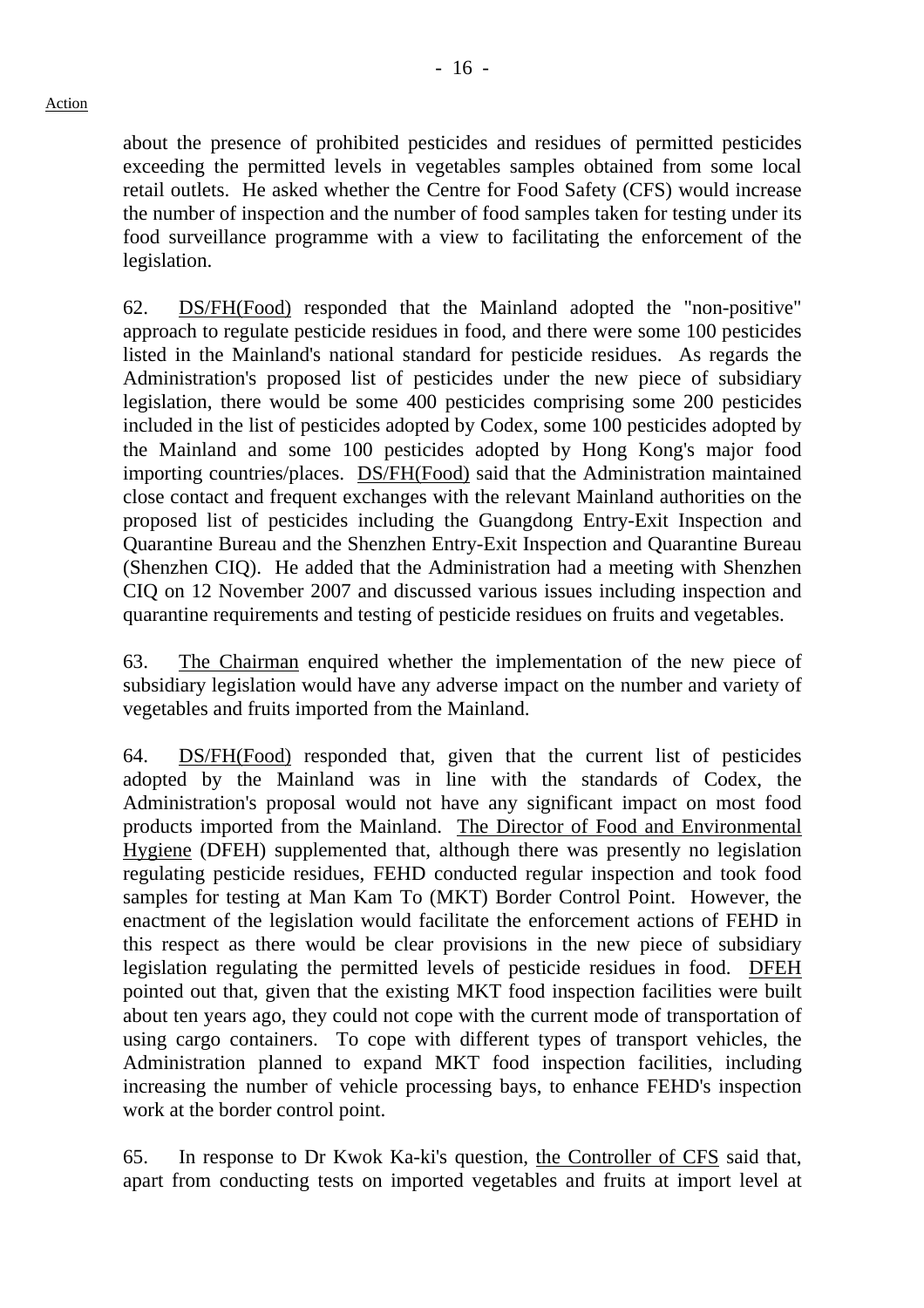#### Action

MKT Border Control Point, CFS also took samples of vegetables and fruits to test for pesticide residues and other harmful substances at wholesale and retail levels under its regular food surveillance programme. She further said that, after the implementation of the new regulatory control over the pesticide residues, the number of prohibited or restricted chemicals to be tested in food samples would be increased. Instead of increasing the number of samples, CFS would make appropriate changes to the types of pesticides to be analysed from samples taken at import, wholesale and retail levels.

## Other issues discussed

66. Responding to Mr WONG Kwok-hing's enquiry as to what other areas in respect of Hong Kong's food standards that did not meet with the Codex standards, DFEH said that, since the establishment of CFS in May 2006, CFS had reviewed the current legislations relating to food safety in Hong Kong and examined whether the food standards presently adopted in Hong Kong were in line with prevailing international standards, notably the Codex standards. Having regard to the result of the review, the Administration planned to introduce a new food safety law into LegCo for scrutiny in the 2008-2009 session with a view to strengthening control over food safety Hong Kong. As regards the current food standards in Hong Kong, DFEH advised that the Administration was conducting a review on the veterinary drugs in food. The Administration intended to propose amendments to the regulation of veterinary drug residues in food and would consult the Panel on this matter in the second quarter of 2008.

67. Mr WONG Yung-kan said that, with a growing consumer demand for high quality food in recent years, coupled with the farming industry's efforts for maximizing productivity, the existing farming practices had been constantly improving over the years. Pointing out that there were media reports about the application of Chinese herbal medicine to pig feeds, he considered that the Administration should pay attention to the development of new veterinary drugs used for food-producing animals and the health risk posed by these new veterinary drugs.

68. Consultant/CFS responded that the Administration proposed to develop a list of "exempted substances" to facilitate the trade to use pesticides that were natural and the residues of which were identical to or indistinguishable from natural food components. In developing such a list, the Administration would base on the following principles: - (a) the substances used fell under the definition of pesticides; (b) the substances which were considered not necessary to require any MRLs by other regulatory authorities; and (c) the substances would not pose any public health risk. On the application of Chinese herbal medicine to animal feeds, Consultant/CFS said that the Administration would consider this issue when reviewing the Public Health (Animals and Birds) (Chemical Residues) Regulation (Cap. 139N) governing the use of veterinary drugs in food animals.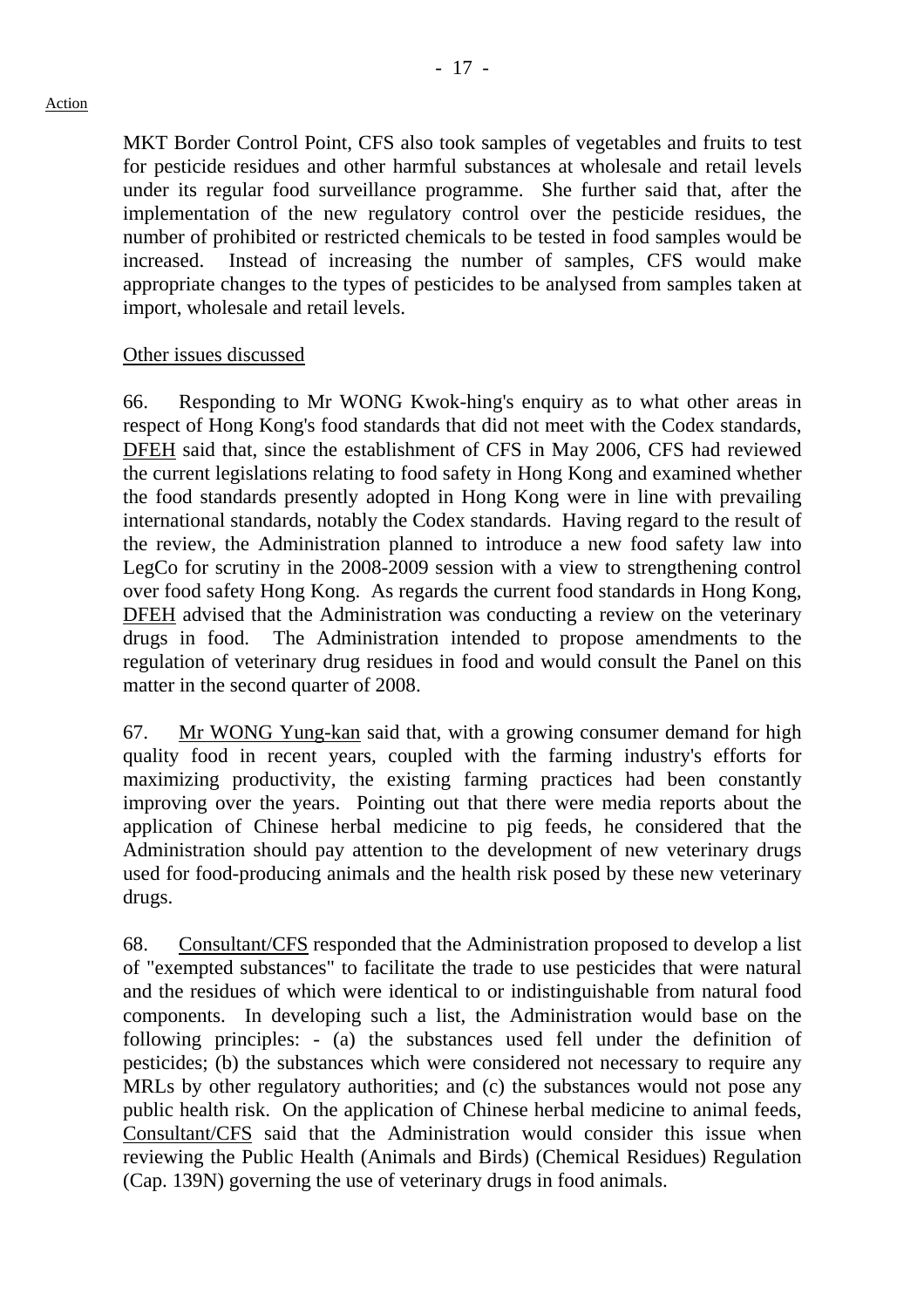69. Referring to the consultation document on the "Proposed regulatory framework for pesticide residues in food in Hong Kong", Dr Joseph LEE pointed out that the contents of the consultant document were rather technical, particularly the names of pesticides listed in annexes to the document and the public would find it difficult to comprehend. He wondered whether the Administration could provide a list of pesticides, with information on source countries/places, that were related to past food safety incidents for the public's easy reference.

70. Consultant/CFS said that methamidophos and isocarbophos were the pesticides that were found related to most of the food incidents in respect of pesticide residues in food that had caused acute food poisoning. He informed members that the Administration would hold two public forums for introducing and discussing the proposed regulatory framework for pesticide residues food in December 2007.

## **VI. Proposed amendments to the Preservatives in Food Regulations**  [LC Paper Nos. CB(2)289/07-08(04) and (05)]

## Briefing by the Administration

71. Consultant/CFS briefly presented the Administration's proposal to amend the Preservatives in Food Regulations (Cap. 132BD) (the Regulations), with details as set out in the Administration's paper [LC Paper No. CB(2)289/07-08(04)]. He advised that the proposed amendments aimed to bring local legislation in line with international development and standards, in terms of the framework of the regulatory regime, the types of preservatives and antioxidants regulated and the levels of the standards. Major proposals for amendments included the following -

- (a) expansion of the definition of "antioxidant" to cover also food additives which protected foodstuffs against colour changes;
- (b) incorporation of those preservatives and antioxidants, as well as their permitted levels of use, in the General Standard on Food Additives (GSFA) of Codex into the Regulations;
- (c) combination of the existing list of permitted preservatives and that of antioxidants (i.e. Part I and Part II of the First Schedule of the Regulations) in order to recognize the multi-functional property of food additives; and
- (d) development of a Food Category System which was based on the one adopted by the Codex GSFA.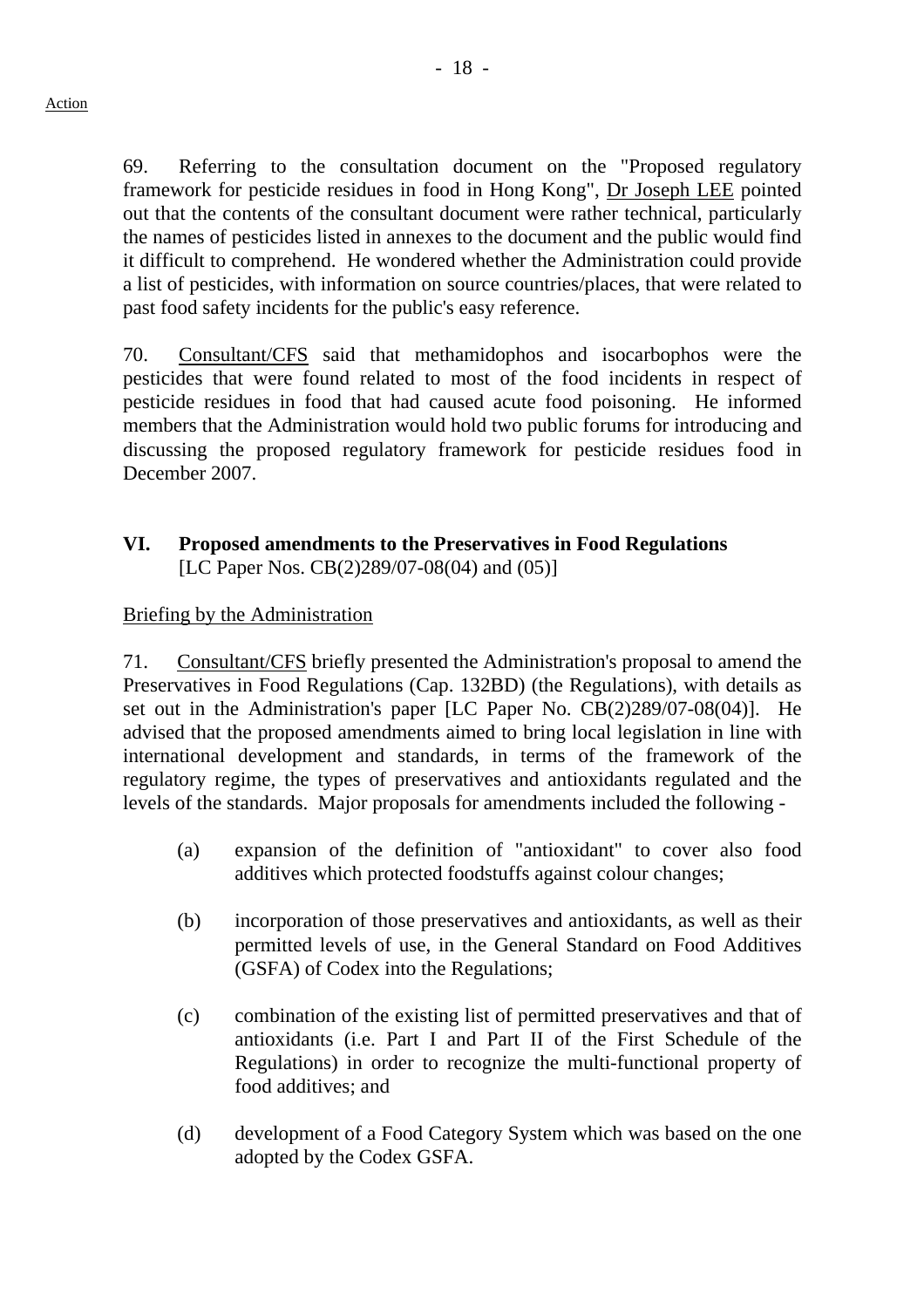72. Consultant/CFS said that the shift from the current "product-specific" list to the proposed Food Category System would increase the number of food in which preservatives or antioxidants were allowed. To cater for local needs, there would be a food category in the proposed Food Category System that covered all existing specified food items that did not belong to any of the food categories under the Codex GSFA system. The Administration would issue a set of Guidelines to assist the trade to adapt to changes to be brought about by the amendments to the Regulations, in particular the Food Category System. The Guidelines would include a food descriptor list providing examples of individual food items included in each food category, particularly local food.

73. As regards the transitional arrangement, Consultant/CFS advised that, taking into account the views of members and the trade, the Administration proposed to provide a transition period of two years to allow sufficient time for the trade to prepare for the changes. In order for the trade and the consumers to benefit from the amendments, it was also proposed that, during the transitional period, it was legally in order for any single food item to comply wholly with either the existing Regulations or the amended Regulations. However, after the end of the transition period, the existing Regulations would be repealed and all food must comply with the amended Regulations. Consultant/CFS stressed that, from the perspective of food safety, both the standards under the existing Regulations and the amended Regulations were adequate to safeguard public health.

74. Members noted that the LegCo Secretariat had prepared a background brief entitled "Preservatives in Food Regulations" for members' reference [LC Paper Nos. CB(2)289/07-08(05)].

# Application of carbon monoxide

75. The Deputy Chairman said that he remained concern about the application of carbon monoxide by some unscrupulous food traders to mask the staleness of food e.g. sashimi. He asked whether the use of carbon monoxide would be regulated by the amended Regulations.

76. Consultant/CFS explained that, given that carbon monoxide did not meet the definitions of preservative and antioxidant, carbon monoxide would not be governed by the amended Regulations. He, however, pointed out that, under PHMSO, food sold and intended for human consumption should be fit for human consumption. FEHD would follow up cases where food products that had been applied with carbon monoxide but were found not fit for human consumption.

77. On the Administration's response, the Deputy Chairman said that he was worried that, in the absence of relevant legislation to regulate the use of carbon monoxide, the public could not find out whether there would be any health risk of consuming food products that had been applied with carbon monoxide, and the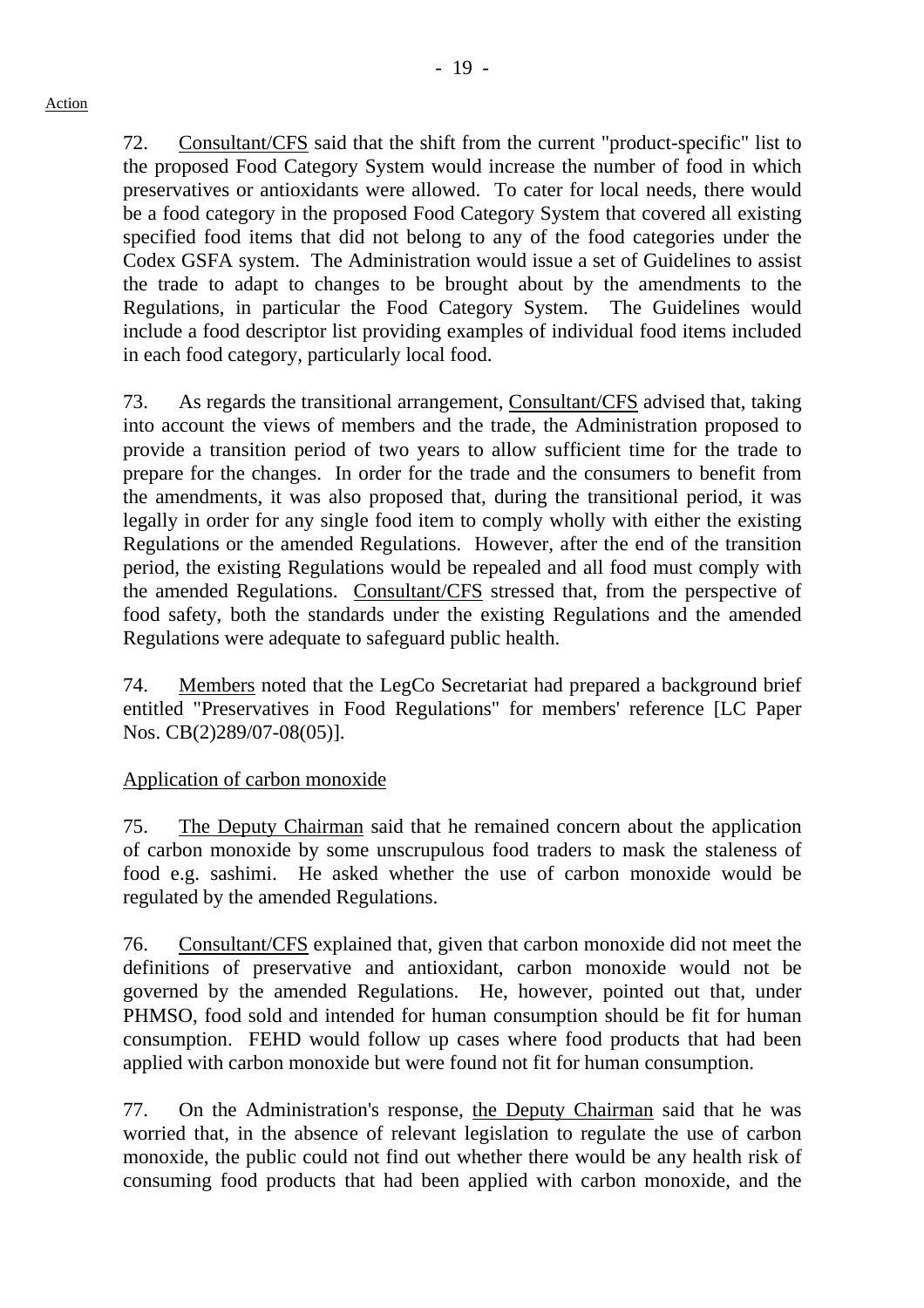unscrupulous food traders might use carbon monoxide to mask the staleness of food products beyond the expiry date.

78. In response, Consultant/CFS said that the purpose of this legislative amendment exercise was to bring about harmonization of the local legislation and international development, in terms of the framework of the regulatory regime, the types of preservatives and antioxidants regulated and the levels of the standards. The use of carbon monoxide was a separate issue and would be considered at an appropriate time. Consultant/CFS reiterated that it was an offence for any person to provide food that was unfit for human consumption according to PHMSO. Whenever any food product was found unfit for human consumption, FEHD would take necessary follow up actions.

## **VII. Any other business**

[LC Paper No. CB(2)289/07-08(06)]

## Overseas duty visit

79. Members agreed in principle to undertake a duty visit to France and the United Kingdom (UK) to study the regulatory frameworks of food safety, food labelling requirements as well as relevant consumer protection measures in these places and invite non-Panel Members to join the proposed visit. Members also agreed that a five-day visit programme be conducted either during the Chinese New Year break in early February 2008 or during the Easter break in late March 2008.

Clerk 80. The Chairman requested the Clerk to write to the Hong Kong Economic and Trade Offices (HKETOs) in Brussels and London to seek their initial advice on the proposed dates and whether they would envisage any problem for the government agencies and the relevant food trade organizations to receive the delegation during the periods of time as suggested above. At the suggestion of the Deputy Chairman, members further agreed that a circular would be issued to ascertain members' interest in joining the visit and preference for the proposed dates. Subject to members' feedback and the advice from HKETOs, the Panel would then decide on the date of the proposed visit to France and the UK.

> (*Post-meeting note*: A circular inviting Panel members to indicate their interest to join the duty visit and their preference for the visit dates was issued vide LC Paper No. CB(2)359/07-08 on 15 November 2007.)

#### Proposed research outline